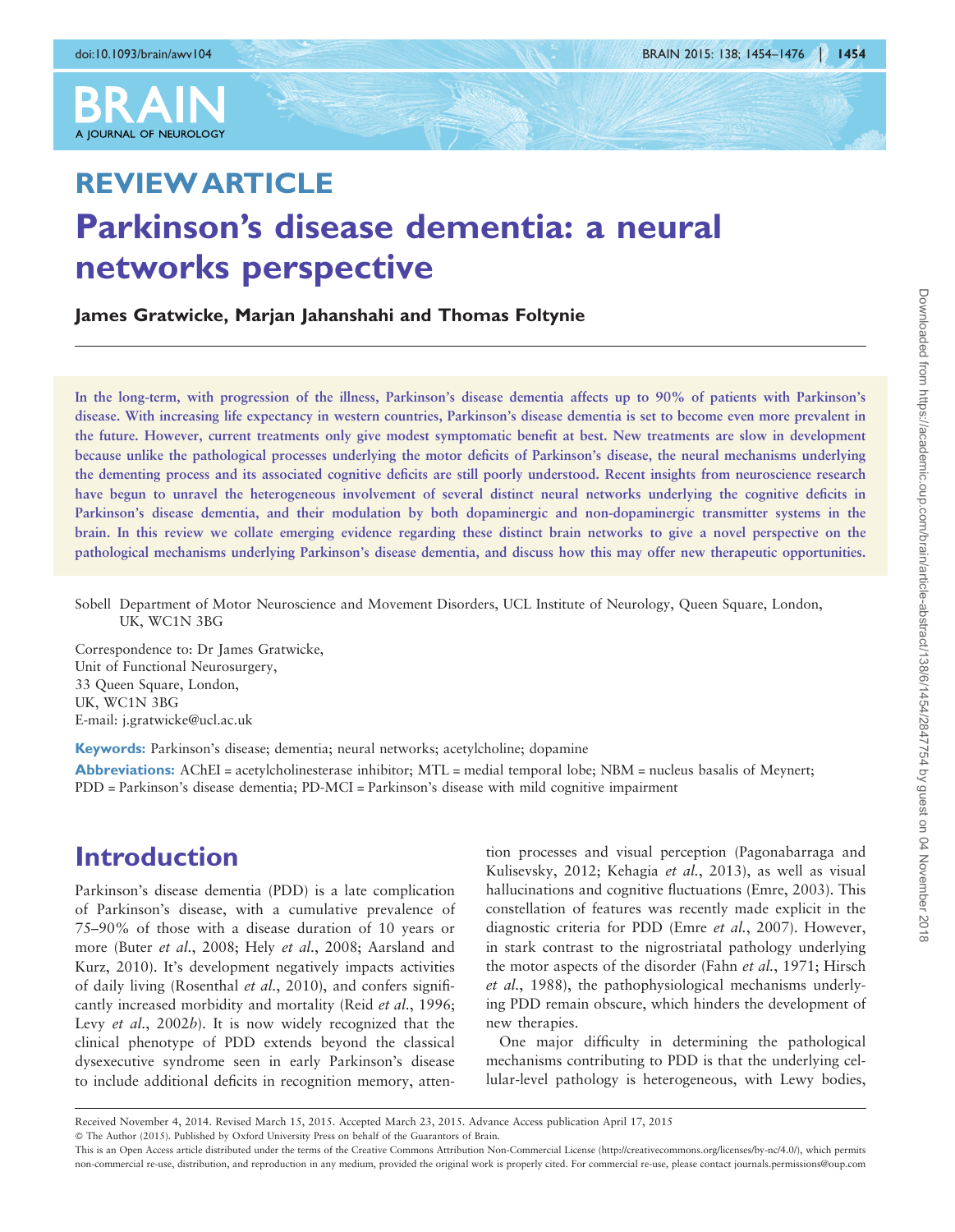neurofibrillary tangles, senile plaques, microvascular disease and argyrophilic inclusions all contributing (Irwin [et al.](#page-18-0), [2012;](#page-18-0) [Del Tredici and Braak, 2013;](#page-16-0) [Horvath](#page-18-0) et al., 2013; [Halliday](#page-17-0) et al., 2014). The anatomical distribution of such pathology varies between different cases [\(Colosimo](#page-16-0) et al., [2003;](#page-16-0) [Galvin](#page-17-0) et al., 2006) and does not always correspond with clinical symptoms. For example, in one large neuropathological series, 55% of Parkinson's disease cases with Braak stage 5-6 pathology (i.e. limbic and neocortical Lewy bodies) lacked clinical evidence of dementia [\(Parkkinen](#page-20-0) et al.[, 2008\)](#page-20-0). Complicating the picture further, several genes are known to confer an increased risk for development of PDD, including alpha-synuclein (SNCA) and glucocerebrosidase (GBA) mutations, the apolipoprotein  $\varepsilon$ 4 (APOE4) allele and the microtubule-associated protein tau (MAPT) H1 haplotype (reviewed in [Halliday](#page-17-0) et al., [2014\)](#page-17-0), all of which are likely to contribute to cognitive decline via different mechanisms. In illustration of this, a recent study showed that newly diagnosed patients with Parkinson's disease carrying the APOE4 allele show reduced activity in the medial temporal lobe (MTL) network during memory tasks, whereas MAPT H1 homozygotes instead show reduced activity in the posterior visual network during visuospatial tasks ([Nombela](#page-19-0) et al., 2014).

The complex and varying milieu of neuropathological and genetic factors underlying the development of PDD renders it difficult to provide a generalized pathophysiological mechanism across patients from this perspective to account for the common clinical picture seen. However, diverse molecular and cellular pathologies can give rise to common patterns of dysfunction at the neural systems level, and therefore recent studies have begun to characterize the mechanisms underlying Parkinsonian dementia from this perspective, which provides a more generalizable model. In this review we collate recent evidence from neuropsychological, pharmacological, imaging and electrophysiological approaches to present a novel systems-level perspective on the pathophysiological mechanisms underlying PDD: the syndrome represents variable and interacting dysfunction in a number of diffusely distributed, yet interrelated, neural networks that contribute to distinct cognitive processes, including frontostriatal, mesocortical, corticopetal cholinergic, fronto-parietal, medial temporal and noradrenergic networks. These are in turn differentially influenced by dopaminergic, cholinergic, and noradrenergic deficits. We propose that viewing the development of PDD from this dysfunctional networks perspective can provide novel insights and opportunities for development of new therapies.

To provide conceptual order to an otherwise anarchic data set we will approach discussion of these networks by addressing in turn each of the major cognitive domains affected by PDD (executive function, attention, memory and visual perceptual ability) and describing the major network dysfunctions underlying deficits in those areas. However, the reader must bear in mind that the division of cognitive ability into these compartmentalized domains is inherently artificial, which in turn renders the assignment of neural networks to the subservience of a constrained domain equally so. The reality is that all these cognitive networks interact and overlap in a complex manner, and the generation of any conceptualized cognitive function such as 'memory' is ultimately influenced by many of their individual distributed actions. Nevertheless, evidence suggests that particular neural networks are more strongly implicated in mediating certain cognitive functions than others, which gives validity to approaching the discussion in this manner. Of note the fifth domain, language, is relatively preserved in PDD [the main deficit in this area, impaired verbal fluency, is actually part of the dysexecutive syndrome (impaired self-generated search, [Emre, 2003](#page-16-0)) and consequently is not discussed].

Following discussion of the dysfunctional cognitive networks underlying PDD we go on to address three important issues that arise from taking this perspective. First we consider how this network perspective relates back to the cellular neuropathology of PDD. Second we discuss the relevance of this network viewpoint to current clinical practice, including factors predicting the development of PDD, and the relation to current available therapies. Finally, we discuss how this neural network perspective on PDD may offer new therapeutic opportunities to directly modulate network function, and experimental treatments in this area.

# Executive dysfunction: fronto-striatal, mesocortical and noradrenergic networks

'Executive function' is an umbrella term encompassing several cognitive abilities, including problem-solving, planning/sequencing, rule-shifting/maintenance, task-switching, manipulation in working memory and response inhibition ([Dubois and Pillon, 1997](#page-16-0); [Kehagia](#page-18-0) et al., 2010; [Parker](#page-20-0) et al.[, 2013](#page-20-0); see [Dirnberger and Jahanshahi, 2013](#page-16-0) for review). Some also regard allocation of attention as an executive function ([Kehagia](#page-18-0) et al., 2010), though here we will consider it a separate cognitive domain. Executive dysfunction is often present in Parkinson's disease from the point of diagnosis ([Lees and Smith, 1983](#page-18-0); [Foltynie](#page-17-0) et al., 2004a; [Muslimovic](#page-19-0) et al., 2005), and may even be part of a premotor prodromal syndrome [\(Goldman](#page-17-0) et al., 2014b). Executive impairment worsens with disease progression ([Pagonabarraga and Kulisevsky, 2012](#page-20-0); [Christopher](#page-16-0) et al., [2014](#page-16-0)), and in some series has been found to be predictive of conversion to PDD, though this remains controversial (Levy et al.[, 2002](#page-19-0)a; Woods and Tröster, 2003; [Janvin](#page-18-0) et al.[, 2005;](#page-18-0) Lee et al.[, 2013;](#page-18-0) [Biundo](#page-15-0) et al., 2014). From the patient perspective, progressive difficulties with concentration, retaining information, planning and organizational skills start interfering with social and occupational function ([Bronnick](#page-16-0) et al., 2006). The Montreal Cognitive Assessment is sensitive to the detection of executive deficits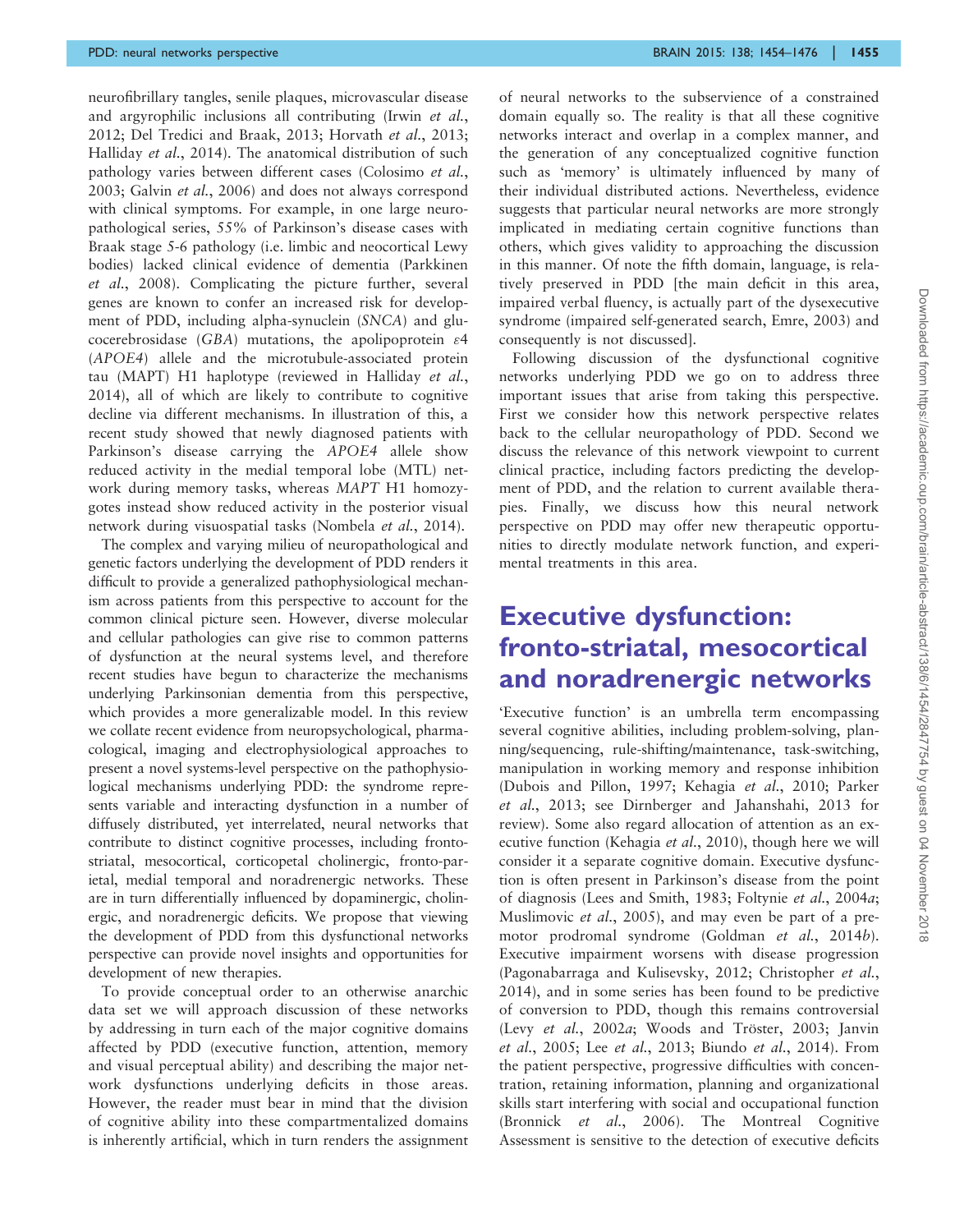<span id="page-2-0"></span>in Parkinson's disease [\(Zadikoff](#page-22-0) et al., 2008; [Nazem](#page-19-0) et al., [2009](#page-19-0)), and consequently is a more sensitive tool for detection of PDD in the clinic than the traditional Mini-Mental State Examination (MMSE) (Hoops et al.[, 2009](#page-18-0); [Burdick](#page-16-0) et al.[, 2014](#page-16-0)).

### Executive dysfunction is due to disruption of the fronto-striatal dopamine network

The prefrontal cortices are implicated in executive function [\(Milner, 1982, 1995](#page-19-0); [Norman and Shallice, 1986;](#page-19-0) [Fuster,](#page-17-0) [2008](#page-17-0)), and distinct areas of prefrontal cortex have strong functional connections with the striatum via parallel dopamine-dependent cortico-striatal loops [\(Alexander](#page-15-0) et al., [1986](#page-15-0); [Middleton and Strick, 2000](#page-19-0)) (Figs 1 and [3\)](#page-6-0). Functional MRI imaging in patients with Parkinson's disease relates executive impairments on set shifting and working memory tasks to hypo-activation within the fronto-striatal loops connecting dorsolateral and ventrolateral prefrontal cortices, striatum and thalamus (Lewis et al.[, 2003](#page-19-0); [Monchi](#page-19-0) et al., 2004, [2007;](#page-19-0) Au [et al.](#page-15-0), [2012\)](#page-15-0). However, such hypo-activation was only present during task phases that specifically required co-activation with the striatum in controls, indicating that striatal dysfunction was the determining factor in executive impairment in Parkinson's disease rather than frontal dysfunction. Both the globus pallidus internus and caudate are heavily affected by dopaminergic degeneration ([Taylor](#page-21-0) et al.[, 1986\)](#page-21-0), and PET studies have specifically implicated dysfunction of these two structures in interruption of normal processing in the fronto-striatal network; for example, patients with Parkinson's disease demonstrating executive impairments on tasks involving planning ([Owen](#page-20-0) et al.[, 1998\)](#page-20-0) or random number generation ([Dirnberger](#page-16-0) et al.[, 2005\)](#page-16-0) show significantly altered outflow activity from the pallidum to the frontal cortices. In addition, other studies have shown strong correlations between dopamine depletion in the head of the caudate and deficits on executive tasks such as object alternation (Marié et al., [1999\)](#page-19-0) and the Stroop Test (Brück et al.[, 2001\)](#page-16-0).



Figure 1 The major subcortical neural networks affected in PDD (according to their dominant neurotransmitters). In this 3D representation the medial surface of the right hemisphere of the human brain is closest to the viewer in both images. A = amygdala; AC = anterior commissure (lateral aspect); C = caudate; Cg = cingulate gyrus; DLPFC = dorsolateral prefrontal cortex; GPi = globus pallidus (internus); IN = insular cortex; LC = locus ceruleus; P = putamen; SN = substantia nigra; T = thalamus; VLPFC = ventrolateral prefrontal cortex; VTA = ventral tegmental area.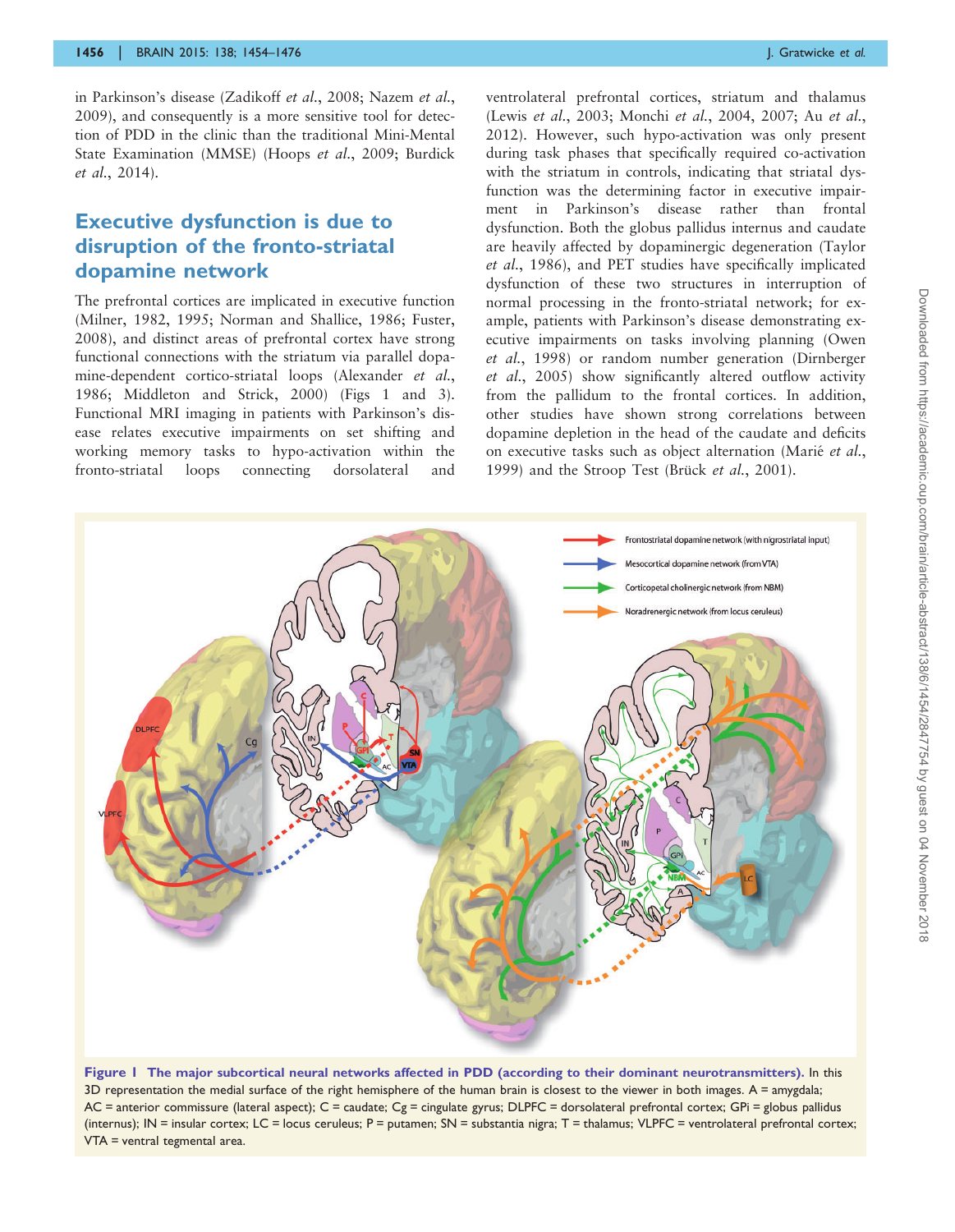Therefore, the prevailing view is that executive dysfunction in PDD is due to dopaminergic depletion in the striatum disrupting transmission in the fronto-striatal network ([Mortimer](#page-19-0) et al., 1982; [Dubois](#page-16-0) et al., 1994; [Owen](#page-20-0) et al., [1995;](#page-20-0) [Zgaljardic](#page-22-0) et al., 2003; [Owen, 2004](#page-20-0); [Pagonabarraga](#page-20-0) [and Kulisevsky, 2012](#page-20-0); [Kehagia](#page-18-0) et al., 2013).

#### Degeneration in the mesocortical dopamine network contributes to executive dysfunction

However, dopamine-dependent neural circuitry underlying executive deficits in Parkinson's disease may not be limited to the fronto-striatal network alone. The mesocortical dopamine network originates in the midbrain ventral tegmental area (A10) and projects diffusely to neocortical areas, particularly prefrontal, insular and cingulate cortices [\(Oades](#page-19-0) [and Halliday, 1987](#page-19-0)) ([Figs 1](#page-2-0) and [3\)](#page-6-0). Release of dopamine from this network modulates prefrontal D2 receptors and thereby facilitates cognitive flexibility, a core feature of executive processing ([Floresco and Magyar, 2006\)](#page-17-0). Insular cortex in particular is considered to mediate such flexibility, acting as a hub to recruit other cognitive circuits such as the fronto-parietal network ([Menon and Uddin, 2010](#page-19-0)). In support of this, insular lesions in human patients have been shown to impair performance on tasks requiring cognitive flexibility [\(Hodgson](#page-18-0) et al., 2007).

Post-mortem studies have shown degeneration of the mesocortical network in Patients with Parkinson's disease ([Javoy-Agid and Agid, 1980](#page-18-0); [Scatton](#page-21-0) et al., 1983), with a further selective loss of dopaminergic neurons in the lateral ventral tegmental area specific to development of PDD [\(Hall](#page-17-0) et al.[, 2014\)](#page-17-0). In vivo PET imaging studies confirm dopaminergic dysfunction in this network in Parkinson's disease (Ouchi et al.[, 1999](#page-20-0); Yagi et al.[, 2010\)](#page-22-0), with a specific reduction of D2 receptor availability in insular cortex occurring in cognitively impaired patients and correlating closely with impairment on executive tests ([Christopher](#page-16-0) et al., 2014). Furthermore, volumetric MRI studies have shown close correlations between atrophy of insular cortex and conversion to PDD [\(Melzer](#page-19-0) et al., 2012; Lee et al.[, 2013\)](#page-18-0). Therefore, substantial evidence implicates a concurrent dysfunction in the mesocortical dopamine network in the pathophysiology of Parkinson's disease, with specific disruption of projections to insular cortex contributing to worsening executive impairments and PDD, possibly by impairing the ability to recruit other cognitive networks.

#### Dysexecutive symptoms may emerge when inter-network compensation fails

How dysfunction in the fronto-striatal and mesocortical dopaminergic networks may interact to cause dysexecutive symptoms in PDD is unclear. However the results of [Christopher and colleagues \(2014\)](#page-16-0) suggest that it is

supervening dysfunction in the mesocortical projections to the insular upon existing fronto-striatal network disruption that heralds major executive impairment. Indeed there is limited evidence suggesting some redundancy between the two systems in early Parkinson's disease: in one study patients performing a set-shifting task did not display behavioural impairment despite fronto-striatal hypoactivation on functional MRI, possibly because they displayed concurrent hyper-activation in the insular and fronto-parietal networks, which was not present in controls (Au [et al.](#page-15-0), [2012](#page-15-0)). Using functional MRI, [Monchi and colleagues](#page-19-0) [\(2007\)](#page-19-0) also noted a relative increase in blood-oxygen level-dependent activity within frontal regions in patients during a matching task. Although this evidence is indirect it suggests that the mesocortical network may partially compensate for fronto-striatal dysfunction in early disease, until it too is damaged, compensation is lost, and a fullblown dysexecutive syndrome develops. Such a proposal is compatible with, and extends, the hypothesis proposed by others that deficient interplay between the fronto-striatal and mesocortical dopamine networks underlies the dysexecutive syndrome of Parkinson's disease [\(Cools, 2006;](#page-16-0) [Monchi](#page-19-0) et al., 2004).

### Disruptions in non-dopaminergic brain networks contribute to executive dysfunction

Levodopa administration does not improve all executive deficits in PDD (Pillon et al.[, 1989;](#page-20-0) Poewe et al.[, 1991;](#page-20-0) [Jubault](#page-18-0) et al., 2009), or even in early Parkinson's disease (Lewis et al.[, 2005; Muslimovic](#page-19-0) et al., 2005). In fact the relationship between dopamine replacement and executive performance is complex ([Cools, 2006\),](#page-16-0) in that either too high or too low levels of prefrontal dopamine are associated with poor executive performance, and this may relate partly to COMT (catechol O-methyltransferase) genotype [\(Foltynie](#page-17-0) et al., 2004b; [Williams-Gray](#page-22-0) et al., [2007](#page-22-0)b; [Nombela](#page-19-0) et al., 2014). Furthermore, levodopa does not restore dysfunctional cognitive network patterns to normal as it does motor network patterns on either functional MRI ([Jubault](#page-18-0) et al., 2009), or PET ([Huang](#page-18-0) et al.[, 2007\)](#page-18-0). Therefore, it seems likely that impairments in other brain networks and neurotransmitter systems also contribute to executive dysfunction in PDD ([Zgaljardic](#page-22-0) et al., 2004).

The noradrenergic network projecting from the locus coeruleus to the thalamus, amygdala and cortex ([Figs 1](#page-2-0) and [3\)](#page-6-0) is also compromised in Parkinson's disease (Scatton et al.[, 1983;](#page-21-0) [Bertrand](#page-15-0) et al., 1997), with the extent of neuronal loss in this system correlating with de-velopment of PDD (Cash et al.[, 1987;](#page-16-0) Zweig et al.[, 1993;](#page-22-0) [Del Tredici and Braak, 2013\)](#page-16-0). Noradrenalin release in prefrontal cortex increases the responsiveness of neurons to diverse inputs, thereby facilitating cognitive flexibility ([Vazey and Aston-Jones, 2012](#page-21-0)). Therefore damage to this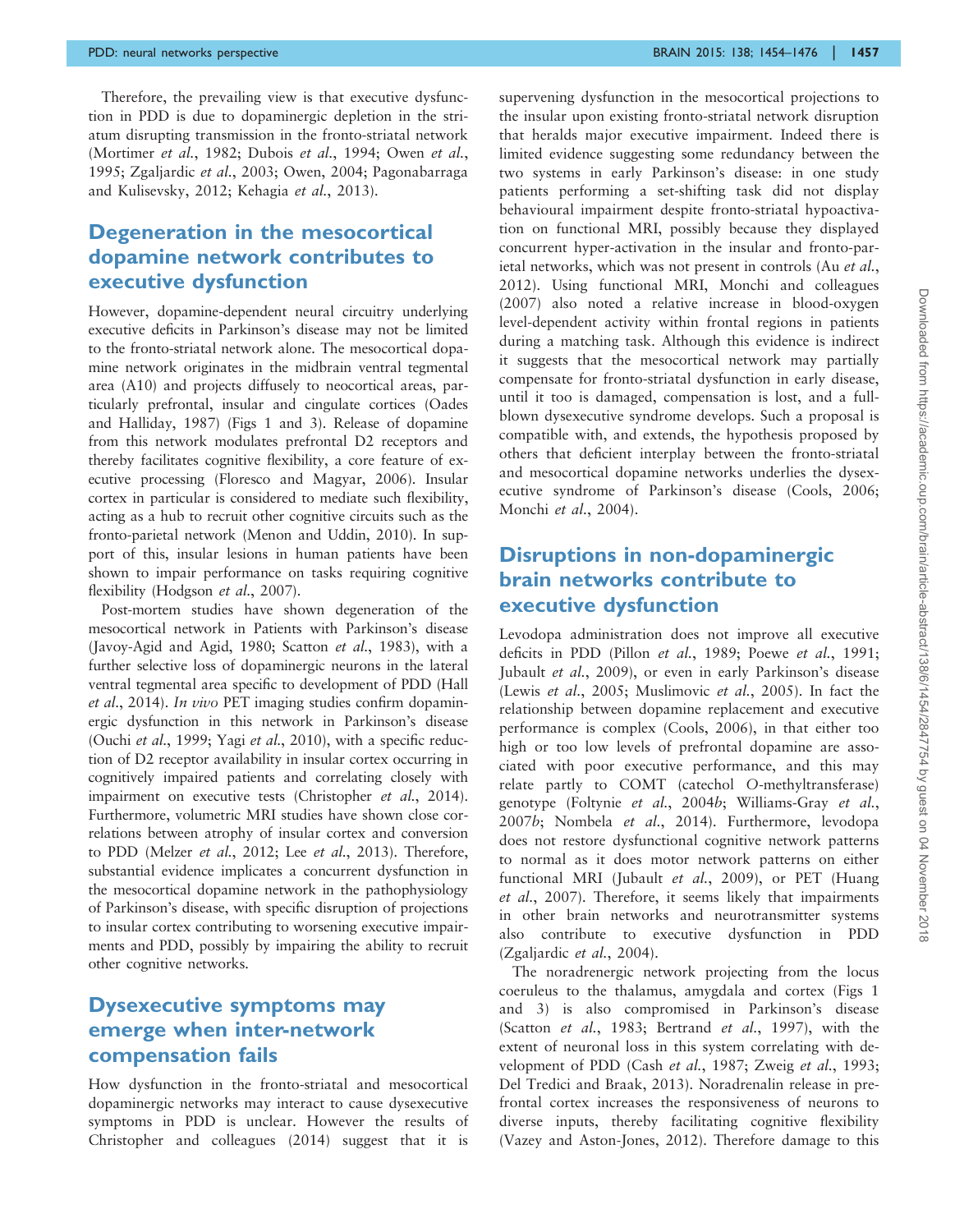system in patients with Parkinson's disease may underlie deficits in executive functions reliant on cognitive flexibility, such as rule-shifting, response inhibition and working memory, and indeed administration of noradrenergic agon-ists reverses these deficits (Bédard et al., 1998; [Riekkinen](#page-20-0) et al.[, 1999](#page-20-0)).

It must also be borne in mind that executive function is interdependent upon other cognitive faculties, such as the ability to maintain an alert and attentive state in order to concentrate on a task. Thus concurrent dysfunction in brain networks mediating these other functions will also contribute to the overall level of executive disability. For example, the nucleus basalis of Meynert (NBM) cholinergic network is strongly implicated in maintenance of an attentive state (discussed below), and degenerates significantly in PDD leading to widespread cortical cholinergic dysfunction (Kuhl [et al.](#page-18-0), [1996](#page-18-0); [Bohnen](#page-15-0) et al., 2003; [Gratwicke](#page-17-0) et al., 2013), demonstrated *in vivo* by a 30% reduction in cholinergic ligand binding on PET across all cortical areas, compared to only 10% in non-demented Parkinson's disease ([Hilker](#page-17-0) et al., 2005). Close correlations have been demonstrated between this cortical cholinergic dysfunction in PDD and worsening scores on tests of working memory, rule-switching and response inhibition ([Bohnen](#page-15-0) et al., 2006), all of which require a strong attentional component. Therefore this suggests that damage to the NBM attention network indirectly contributes to the executive dysfunction of PDD.

In summary, executive dysfunction in PDD is a complex phenomenon, mediated primarily by dysfunction in frontostriatal and mesocortical dopaminergic circuitry, but with interacting influences from dysfunctional noradrenergic and cholinergic networks too.

### Attention: fronto-parietal, corticopetal cholinergic and noradrenergic networks

Attention is a heterogeneous construct that has been considered to comprise three different subsystems: executive control, orienting and alerting ([Posner and Petersen,](#page-20-0) [1990](#page-20-0); [Petersen and Posner, 2012\)](#page-20-0). It has been proposed that the executive control subsystem allocates attentional resources to tasks. It is the volitional focusing of attention and considered to depend on 'top-down' signals derived from knowledge about task demands ([Kastner and](#page-18-0) [Ungerleider, 2000](#page-18-0)). 'Orienting' refers to attention being drawn to an environmental stimulus for focused cognitive processing to the exclusion of other stimuli. It is automatic capture of attention and thought to be driven by 'bottomup' signals from salient stimuli ([Desimone and Duncan,](#page-16-0) [1995](#page-16-0)). Alerting is a heightened state of arousal and 'vigilance' is the maintenance of this aroused state over time [\(Parasuraman, 1998\)](#page-20-0). Vigilance facilitates faster orienting and reaction time, whereas the opposite state, drowsiness, will impair these functions.

Attention deficits are detectable in Parkinson's disease from an early stage, particularly on tests sensitive to deficits in executive control such as the digit span, Trail Making Test Part B, Stroop interference test and attentional setshifting tasks ([Muslimovic](#page-19-0) et al., 2005; [Williams-Gray](#page-22-0) et al.[, 2008](#page-22-0)). Non-demented patients also demonstrate impaired orienting of visual and auditory attention [\(Wright](#page-22-0) et al.[, 1990](#page-22-0); [Sharpe, 1992;](#page-21-0) [Poliakoff](#page-20-0) et al., 2003). With progression to PDD these deficits worsen, and impaired vigilance also develops with fluctuating levels of alertness [\(Ballard](#page-15-0) et al., 2002), which in turn drives fluctuating levels of cognition ([Walker, 2000\)](#page-21-0). Attention deficits are the most disabling symptom in PDD, predicting worse activities of daily living and consequent poorer quality of life [\(Bronnick](#page-16-0) et al.[, 2006](#page-16-0)). Such deficits are easily identifiable in clinic: patients classically lose their train of thought during a sentence, fail to follow the conversation, or display fluctuant alertness.

The complex neural networks that mediate attention functions in the healthy state are subject to ongoing debate [\(Petersen and Posner, 2012](#page-20-0)). Nevertheless, experimental evidence suggests that dysfunction in several distinct brain networks underlie the deficits in attentional functions seen in patients with PDD.

### Dysfunction in the fronto-parietal network impairs 'top-down' executive control

Volitional shifts of attention are thought to depend on 'topdown' signals within a fronto-parietal network comprising prefrontal cortical areas and posterior parietal cortices ([Figs](#page-5-0) [2](#page-5-0) and [3\)](#page-6-0), wherein prefrontal regions modulate activity in the network according to task demands [\(Posner and](#page-20-0) [Dehaene, 1994](#page-20-0); [Kastner and Ungerleider, 2000](#page-18-0); [Buschman and Miller, 2007\)](#page-16-0).

Imaging studies using fluorodeoxyglucose (FDG)-PET have shown that patients with both Parkinson's disease with mild cognitive impairment (PD-MCI) and PDD demonstrate extensive hypometabolism in frontal and parietal cortices compared to cognitively normal patients with Parkinson's disease (Huang et al.[, 2007, 2008](#page-18-0); [Yong](#page-22-0) et al.[, 2007](#page-22-0); [Hosokai](#page-18-0) et al., 2009; Liepelt et al.[, 2009](#page-19-0)). In addition, voxel-based morphometric MRI analyses and diffusion tensor imaging (DTI) studies have shown that patients with PDD demonstrate extensive grey matter atrophy and white matter microstructural alterations, respectively within the above cortical regions (Burton *et al.*[, 2004](#page-16-0); [Summerfield](#page-21-0) et al., 2005; Lee et al.[, 2010;](#page-18-0) Song [et al.](#page-21-0), [2011;](#page-21-0) [Hattori](#page-17-0) et al., 2012; [Melzer](#page-19-0) et al., 2012). To investigate this relationship, one centre co-registered MRI and FDG-PET scans in individual patients with cognitively intact Parkinson's disease, PD-MCI or PDD, and compared cortical metabolism and atrophy amongst these cognitive groups (González-Redondo et al., 2014). They found that cognitive decline correlated closely with a progressive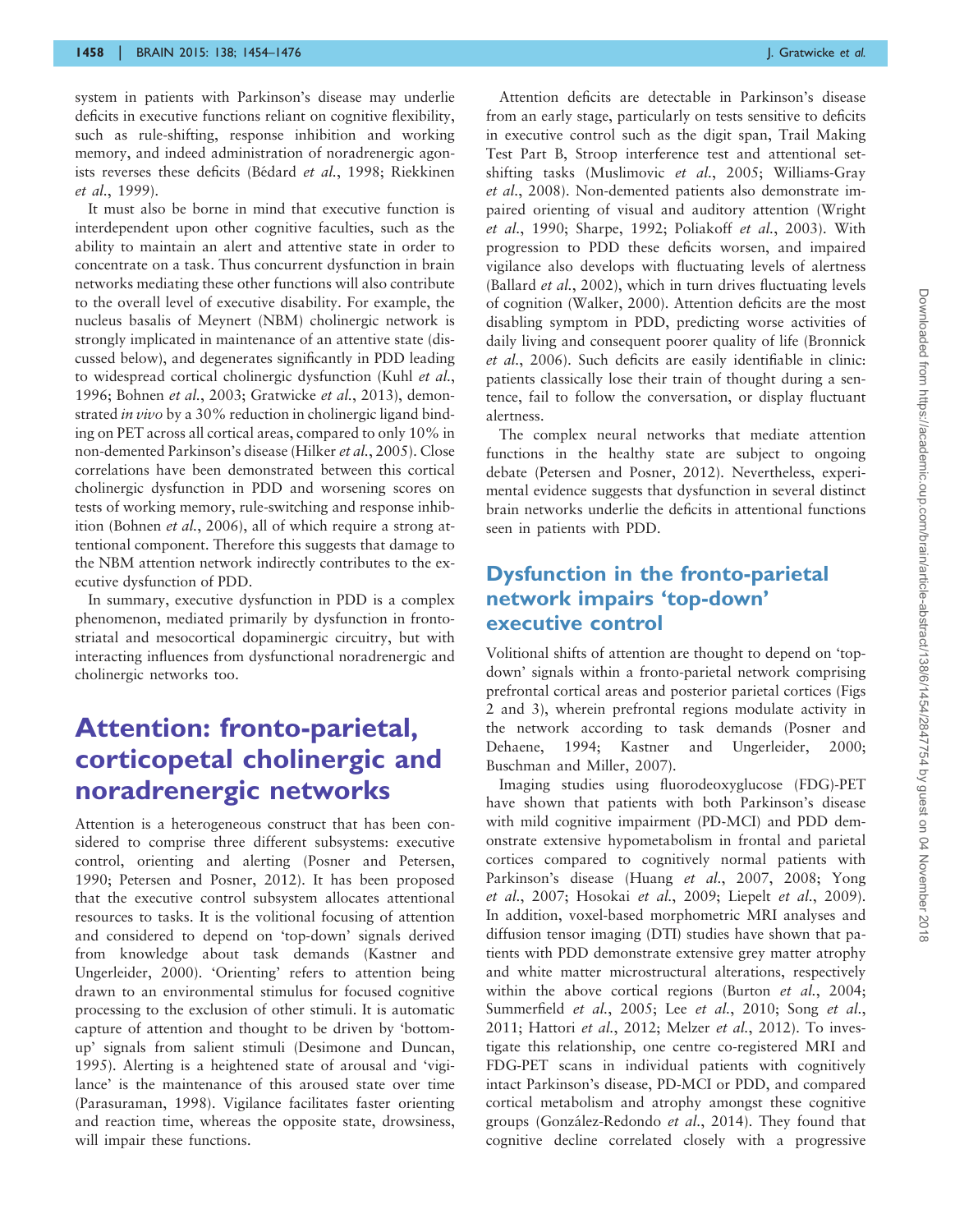<span id="page-5-0"></span>

Figure 2 The major cortical neural networks affected in PDD. Areas of cortical atrophy associated with visuospatial and visuoperceptual deficits in PDD (coloured green and purple, respectively) are based on the data presented in [Pereira](#page-20-0) et al. (2009). Areas of cortical atrophy specifically associated with the presence of visual hallucinations in PDD (coloured blue) are based on the data presented in [Goldman](#page-17-0) et al. (2014a). Functional cortical regions comprising the fronto-parietal attention network (highlighted red) are based on the data presented in [Williams-Gray](#page-22-0) et al. [\(2008\)](#page-22-0). Cortical regions are identified according to the Allen Brain Atlas for the human brain, and manually drawn onto the corresponding 3D brain image. In this representation the same cortical regions are affected symmetrically in both hemispheres, however in the original studies above the extent of atrophy in these regions was not symmetrical between hemispheres, and varied between individual patients. In the inferior view of the cortex the cerebellum has been removed to expose the fusiform gyri more clearly. DLPFC = dorsolateral prefrontal cortex; PPC = posterior parietal cortex; VLPFC = ventrolateral prefrontal cortex.

pattern of sequential hypometabolism followed by atrophy in both frontal and parietal cortices. Furthermore the spatial pattern of fronto-parietal hypometabolism has been shown to correlate closely with deficits on a test of executive control (Trail Making Test Part B), and can be reliably used to predict test scores in other cognitively impaired patients ([Huang](#page-18-0) et al., 2007). Therefore, these studies highlight a progressive degeneration in frontal and parietal cortices in the development of PDD, which correlates closely with deficits in the executive control of attention.

In Alzheimer's disease it has been shown that atrophy in specific cortical regions damages structural connections and leads to loss of functional connectivity within brain networks (He et al.[, 2007\)](#page-17-0). Given the extensive atrophy within frontal and parietal cortices seen in PDD then the same may hold true for the fronto-parietal network, and indeed functional imaging evidence supports this. Functional MRI studies show that non-demented Parkinson's patients activate the fronto-parietal network

while performing attentional set-shifting tasks ([Williams-](#page-22-0)Gray et al.[, 2008\)](#page-22-0); however, activation of the network during such volitional shifts of attention is not as strong as in control subjects due to reduced connectivity within prefrontal cortical regions (Rowe et al.[, 2002](#page-20-0)). With progression to PDD there is evidence of a further reduction in connectivity within the network compared to nondemented patients. Investigators in one centre scanned both patients with Parkinson's disease and PDD with MEG (magnetoencephalography) in the resting state and compared cortical oscillatory activity [\(Ponsen](#page-20-0) et al., [2012](#page-20-0)). They found that patients with PDD demonstrated both a relative decrease in beta oscillatory power in the frontal cortices and reduced functional connectivity across cortical regions in the beta frequency band. In the healthy state it has been shown that an increase in beta-band synchrony within the fronto-parietal network drives the executive control of attention ([Buschman and Miller, 2007\)](#page-16-0). Therefore, this relative decrease in fronto-parietal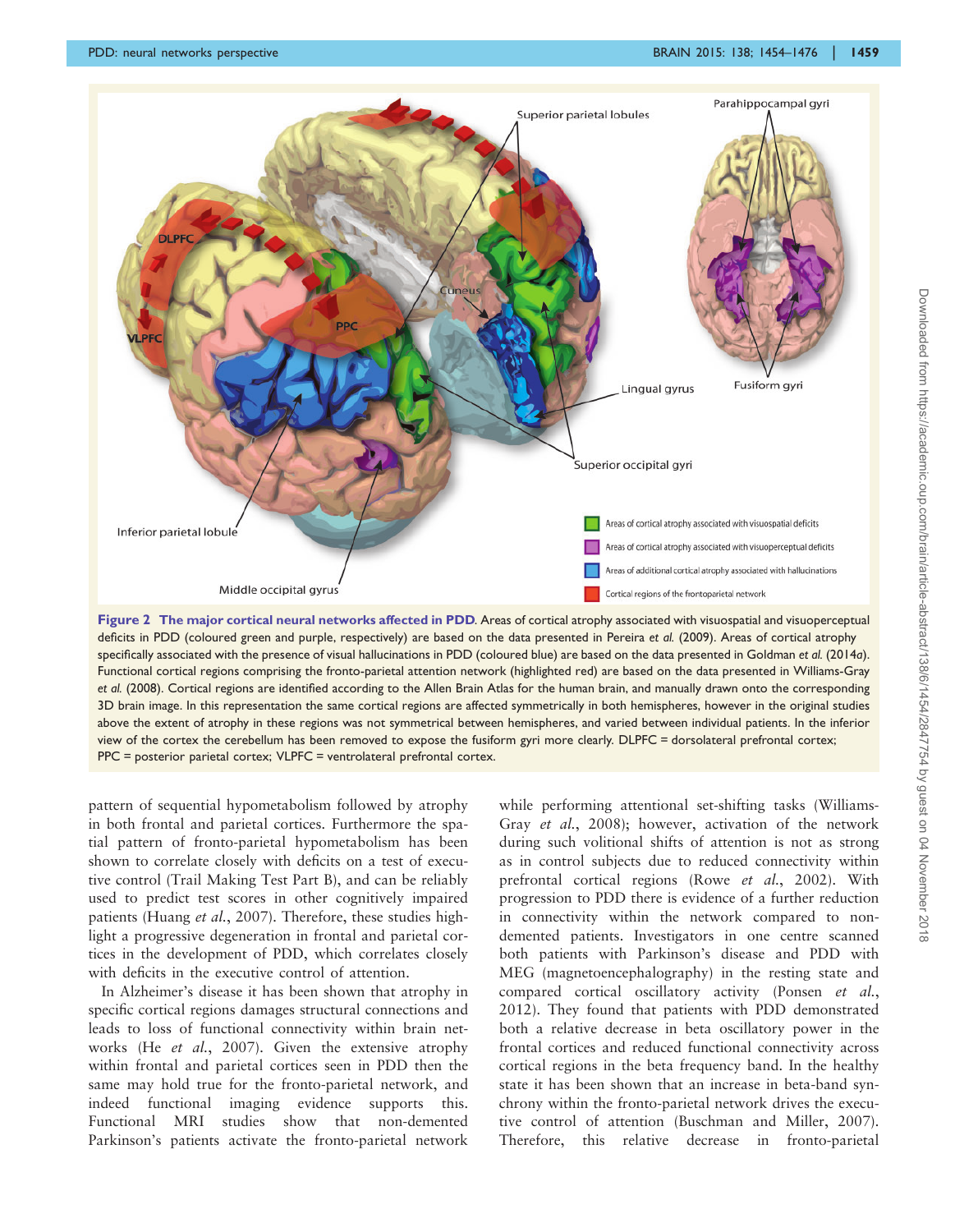<span id="page-6-0"></span>

Figure 3 Hypothetical model of the neural networks affected in PDD and corresponding cognitive deficits. Solid arrows correspond to direct neural connections and colours are indicative of the primary neurotransmitter involved as shown in the key. Dashed arrows connect the relevant dysfunctional neural network to its putative cognitive effects. Purple arrows indicate that a deficit in one cognitive domain contributes to the development of impairment in another domain. Black crosses indicate damage to a neural pathway. The red dashed arrow represents direct projections from prefrontal cortex to the NBM, permitting top-down control of attention from the fronto-parietal network via recruitment of this latter structure and its cortical projections. The limbic, orbitofrontal and associative circuits in the prefrontal cortex correspond to the dissociable fronto-striatal loops of [Alexander](#page-15-0) et al. (1986). Note effects of levodopa therapy at improving and worsening executive functions reliant on cognitive flexibility and learning from feedback, respectively. Electrocortical activation refers to cortical EEG desynchonization indicative of the awake/alert state as described in the text, and is driven by corticopetal cholinergic input from the NBM only. Both cholinergic input from NBM and noradrenergic input from the locus ceruleus (LC) modulate processing in sensory cortices to facilitate orienting of attention to stimuli. Cx = cortex; DLPFC = dorsolateral prefrontal cortex;  $fx = function$ ; GPi = globus pallidus (internus); PPC = posterior parietal cortex; SNpc = substantia nigra pars compacta; VLPFC = ventrolateral prefrontal cortex; VTA = ventral tegmental area.

beta-band connectivity in PDD may represent the functional mechanism underlying impairment in this mode of attention.

Therefore, substantial structural and functional evidence exists to support the hypothesis that dysfunction in the fronto-parietal network impairs top-down control of attention in PDD. However, future studies directly exploring the contribution of cortical structural changes to functional connectivity and relating this to attentional impairments in PDD are needed to confirm these observations. Furthermore, the contribution of different neurotransmitters to fronto-parietal network dysfunction remains to be elucidated. Patients with Parkinson's disease with low activity COMT genotypes (who have higher cortical dopamine levels) appear to under-activate the fronto-parietal network with consequent poorer performance on set-shifting

tasks ([Williams-Gray](#page-22-0) et al., 2008), while the pattern of cortical atrophy seen within the network in PDD correlates closely with areas showing cholinergic hypofunction on PET imaging (Hilker *et al.*[, 2005](#page-17-0)).

#### Dysfunction in cholinergic and noradrenergic networks impairs 'bottom-up' orienting of attention

One view of automatic orienting of attention considers it to be mediated by 'bottom-up' or stimulus-driven signals from the NBM in the basal forebrain (Sarter et al.[, 2005\)](#page-20-0). This nucleus consists of 90% cholinergic neurons and its' widespread projection axons provide the main cholinergic innervation to the entire cortical mantle ('corticopetal'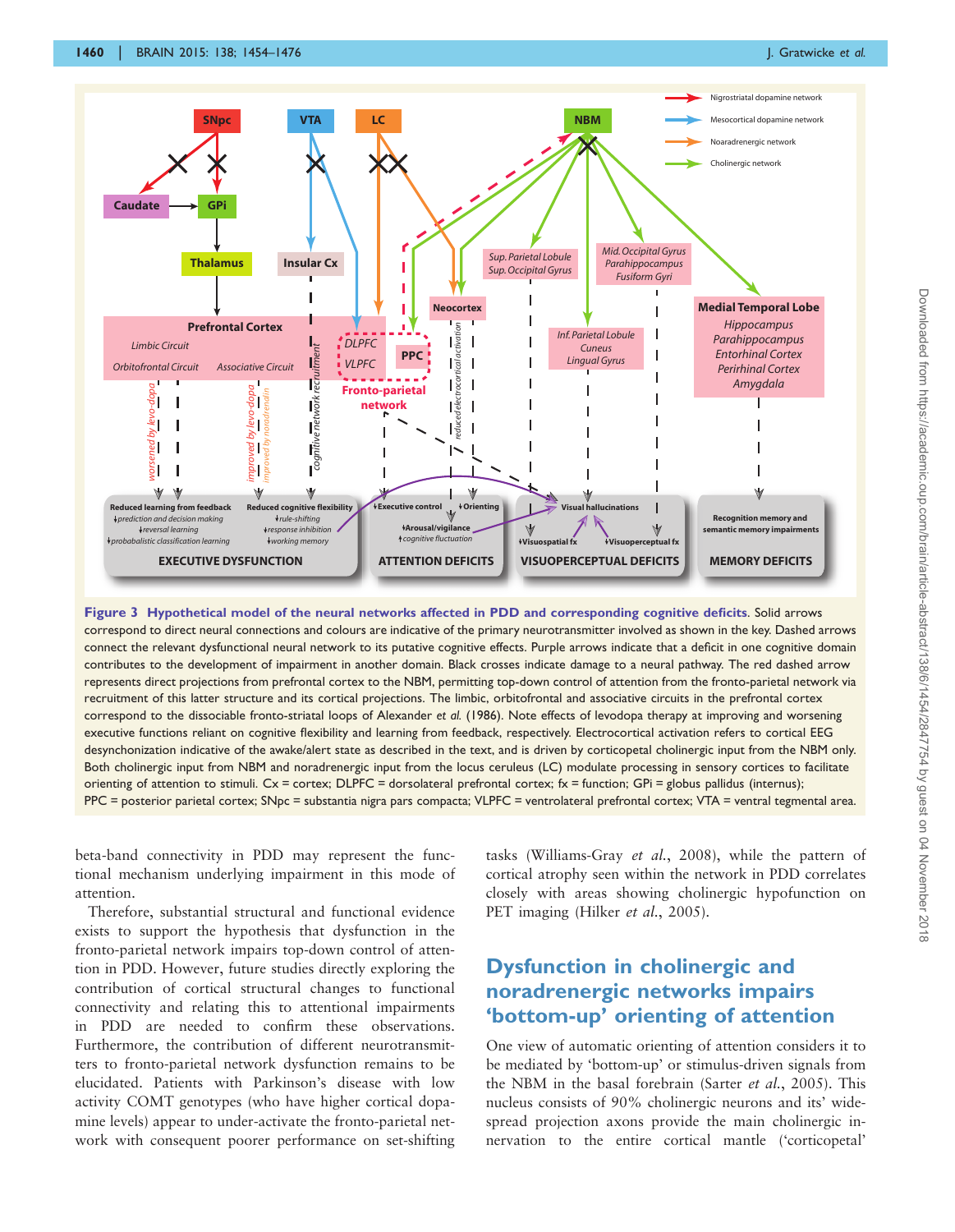innervation) ([Mesulam](#page-19-0) et al., 1983; [Mufson](#page-19-0) et al., 2003; [Gratwicke](#page-17-0) et al., 2013) [\(Figs 1](#page-2-0) and [3](#page-6-0)). Selective activation of the nucleus basalis of Meynert (NBM) network causes an increase in acetylcholine levels in the cortical target field, which boosts the signal-to-noise ratio for salient stimuli, thereby enhancing the strength of their neural representations [\(Goard and Dan, 2009](#page-17-0); [Bentley](#page-15-0) et al., 2011; [Pinto](#page-20-0) et al.[, 2013;](#page-20-0) Soma et al.[, 2013\)](#page-21-0). In facilitating this process the NBM effectively amplifies detection of salient stimuli by posterior regions of the fronto-parietal network and ensures their attentional significance (Sarter *et al.*[, 2006](#page-20-0); [Buschman and Miller, 2007\)](#page-16-0). Animal experiments have shown that this NBM-driven cortical signal enhancement is responsible for generating event-related potentials (ERPs) on the EEG ([Nguyen and Lin, 2014\)](#page-19-0). These can be measured on the human EEG as negative deflections occurring 80–100 ms after an unpredictable stimulus (the N1 ERP), and have long been regarded as the electrophysiological correlate of orienting of attention ([Hillyard](#page-17-0) et al.[, 1973\)](#page-17-0).

The NBM degenerates in Parkinson's disease, with human neuropathological series showing 32% cell loss in non-demented patients, rising to 54–70% in PDD, which is closely associated with increasing cortical cholinergic deficits and worsening cognitive impairment ([Whitehouse](#page-21-0) et al., 1983; [Gaspar and Gray, 1984;](#page-17-0) Perry et al.[, 1985](#page-20-0); Hall [et al.](#page-17-0), [2014](#page-17-0)). This is supported by both volumetric MRI and PET imaging studies, which demonstrate significant NBM atrophy and cortical cholinergic binding reductions, respectively in patients with PDD compared to both cognitively intact Parkinson's disease patients and control subjects (Hanyu et al.[, 2002](#page-17-0); Hilker et al.[, 2005](#page-17-0); [Bohnen](#page-15-0) et al., [2006](#page-15-0); [Shimada](#page-21-0) et al., 2009; Choi et al.[, 2012](#page-16-0)). This disruption of NBM cholinergic input to cortex attenuates cortical signal processing (Pinto et al.[, 2013](#page-20-0)), which is demonstrated by the fact that patients with PDD performing orienting of attention tasks display increased N1 event-related potential latencies compared to both non-demented patients and controls, which correlate with behavioural errors [\(Goodin and](#page-17-0) [Aminoff, 1987](#page-17-0); [Hautecoeur](#page-17-0) et al., 1991; Stam et al.[, 1993](#page-21-0)). Therefore, disruption of bottom-up signal enhancement in the NBM network appears to underlie the deficits in orienting seen in PDD.

Interestingly, direct prefrontal cortical projections to the NBM may modulate activity of its cholinergic inputs to sensory cortices and has been suggested to represent a component of the top-down fronto-parietal attention network (Sarter et al.[, 2005\)](#page-20-0). Thus depending on the type of stimulus and task characteristics, activity in the NBM network may reflect the combined effects of top-down and bottomup modes of attention [\(Bentley](#page-15-0) et al., 2004; [Sarter](#page-20-0) et al., [2006\)](#page-20-0), meaning that degeneration in this network in PDD may play a key role not only in orienting deficits but in deficits in executive control of attention as well ([Fig. 3\)](#page-6-0).

Finally, the ascending noradrenergic network is also implicated in orienting of attention [\(Aston-Jones](#page-15-0) et al., [1999\)](#page-15-0) and, as described above, this network degenerates

progressively in PDD. Administration of the selective alpha-1 noradrenergic agonist naphtoxazine to patients with PD-MCI improves performance on an orienting of attention task accompanied by improved lateralization of the N1 event-related potential (Bédard et al., 1998). This suggests that lack of bottom-up noradrenergic input from the locus coeruleus may also play a role in orienting deficits in PDD; however, its interaction with the cholinergic system and their relative contributions remain unclear.

### Slowed cortical rhythms on the EEG reflect impaired vigilance and underlie cognitive fluctuation

As mentioned above the onset of impaired vigilance and fluctuating attention/cognition is particularly characteristic of progression to PDD (Emre et al.[, 2007](#page-17-0)). In tandem with its role in enhancing processing of salient stimuli, the NBM cholinergic network also plays a key role in the ascending arousal network. The NBM receives noradrenergic afferents from the locus coeruleus ([Fig. 1](#page-2-0)) and glutamatergic afferents from the reticular formation and acts as an extrathalamic relay to the cortex and limbic system ([Szymusiak, 1995;](#page-21-0) [Jones, 2004](#page-18-0)). Its cholinergic projections can directly desynchronize the neocortical EEG, replacing slow synchronized delta waves (0.5–4 Hz, indicative of the non-aroused state) with fast beta and gamma waves  $(13-30$  and  $30+Hz$ , respectively, indicative of arou-sal) [\(Metherate](#page-19-0) et al., 1992; Lee et al.[, 2005; Kalmbach](#page-18-0) et al.[, 2012\)](#page-18-0).

Awake EEG studies in patients with PDD have consistently shown an increase in slow delta wave activity across the cortex, with a progressive gradient of increasing delta wave activity seen when comparing cognitively intact patients with Parkinson's disease, patients with PD-MCI and PDD ([Soikkeli](#page-21-0) et al., 1991; [Neufeld](#page-19-0) et al., 1994; [Caviness](#page-16-0) et al., 2007). In agreement with this resting state, MEG studies have also shown a relative increase in cortical delta oscillatory power in patients with PDD compared to non-demented Parkinson's disease, alongside a relative decrease in faster beta and gamma activity [\(Bosboom](#page-16-0) et al., 2006; Ponsen et al.[, 2012\)](#page-20-0). Administration of the acetylcholinesterase inhibitor (AChEI) rivastigmine to patients with PDD undergoing MEG returns these slowed cortical rhythms to normal ([Bosboom](#page-16-0) et al., 2009). This therefore supports the hypothesis that dysfunction in the NBM cholinergic network underlies the electrocortical depression characteristic of PDD. Rodents with NBM lesions have similar slow delta activity on the EEG and concurrently display reduced arousal or coma [\(Buzsaki](#page-16-0) et al., 1988; [Fuller](#page-17-0) et al.[, 2011\)](#page-17-0). Therefore, NBM cholinergic dysfunction leading to progressive electrocortical depression in PDD may represent the pathophysiological correlate of impaired vigilance ([Fig. 3\)](#page-6-0).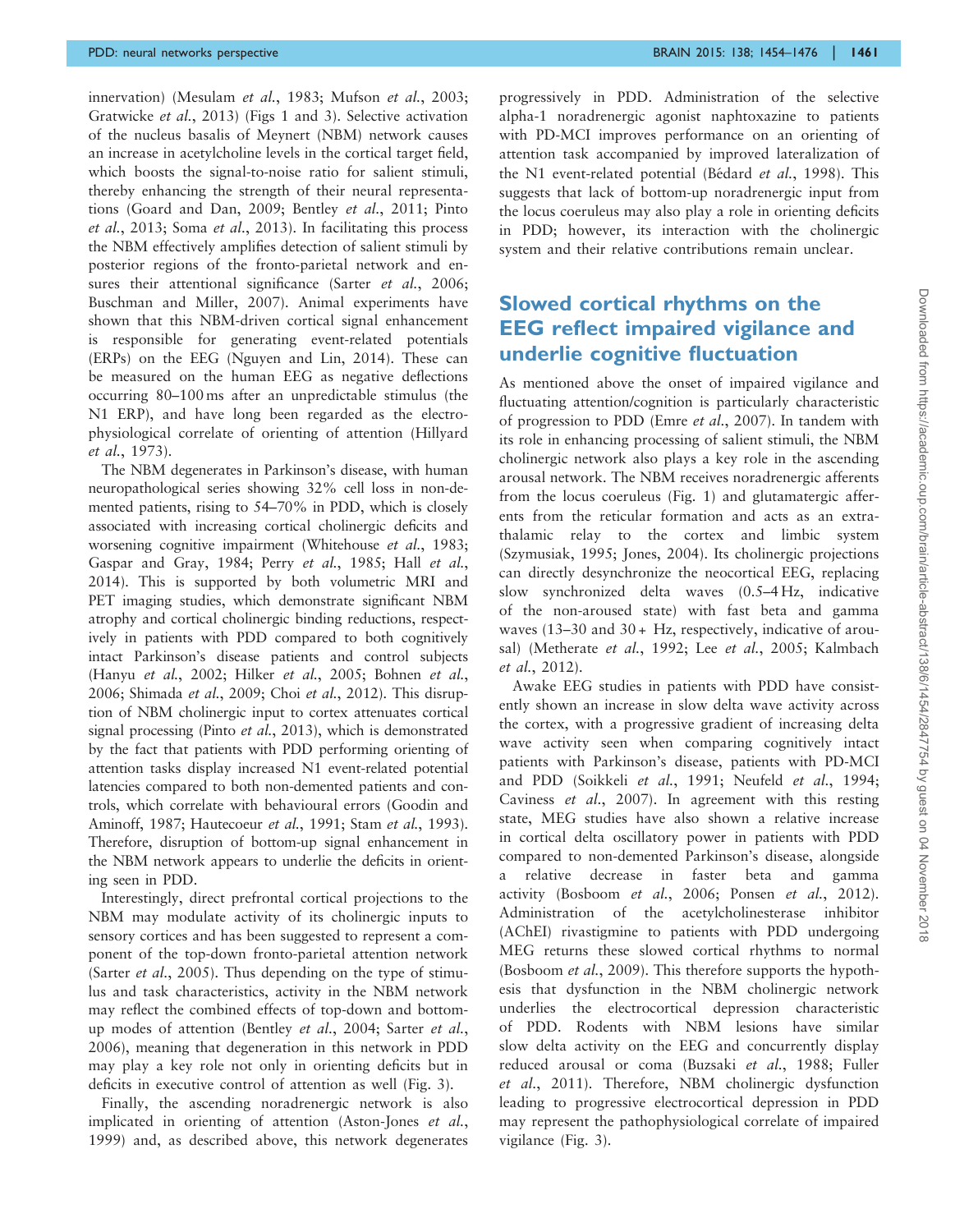In addition, [Bonanni](#page-16-0) et al. (2008) have shown that patients with PDD with significant cognitive fluctuations (measured by the Clinician Assessment of Fluctuation Scale) demonstrate pseudocyclic patterns of slow wave activity on the EEG in the delta-theta-pre-alpha range (1–7.9 Hz), whereas patients with PDD without fluctuations do not [\(Bonanni](#page-16-0) et al., 2008). This therefore implies that development of slow EEG rhythms cycling between relatively greater and lesser states of cortical arousal may represent the pathophysiological basis of cognitive fluctuation in PDD. However, further work is needed to establish the mechanisms underlying generation of such rhythms, and why some patients with PDD develop them while others do not.

### Memory: medial temporal lobe and corticopetal cholinergic networks

Memory is an all-encompassing term for the cognitive processes involved in the encoding, storage and retrieval of information. As with the other cognitive domains it is not a pure process, and is interdependent upon a person being able to orient attention to a stimulus (to allow encoding), and use executive processes to allow retrieval in a particular context. As discussed above, patients with Parkinson's disease and PDD exhibit deficits in each of these latter processes, which means that apparent memory impairments have a multifactorial basis here. For example, patients with Parkinson's disease exhibit impaired free recall (spontaneous retrieval) but benefit substantially from cueing, demonstrating that externally triggered retrieval is intact [\(Lees and Smith, 1983;](#page-18-0) Costa et al.[, 2014\)](#page-16-0). Recognition memory is also intact at this stage ([Lees and Smith,](#page-18-0) [1983](#page-18-0); Taylor et al.[, 1986](#page-21-0)) although there is some debate about this [\(Whittington](#page-21-0) et al., 2000). Overall, this indicates that memories are encoded and stored, but not independently retrieved. Performance on free recall in this group is significantly predicted by scores on executive tests, indicating that executive dysfunction contributes to retrieval failure (deficient internal search strategies), and is responsible for the apparent mnemonic deficit rather than a dysfunction of storage (Pillon et al.[, 1993;](#page-20-0) [Costa](#page-16-0) et al., [2014](#page-16-0)). This contrasts with Alzheimer's disease where both recall and recognition are equally impaired from early on, implicating a temporal-limbic storage deficit [\(Helkala](#page-17-0) et al., [1988](#page-17-0); Pillon et al.[, 1993\)](#page-20-0).

With progression from Parkinson's disease to PDD, however, both a cross-sectional study and a meta-analysis have shown that difficulties with recognition memory also become apparent, implicating a supervening dysfunction of temporal lobe storage mechanisms upon pre-existing executive retrieval deficits when patients convert to dementia ([Whittington](#page-21-0) et al., 2000, [2006\)](#page-21-0). This is supported by data showing that patients with PDD exhibit significant impairments with confrontation naming (a test of visual

recognition memory) and greater deficits in semantic than phonemic verbal fluency (both require efficient executive retrieval but the former has a greater dependence on temporal lobe storage) ([Henry and Crawford, 2004\)](#page-17-0). Both confrontation naming and semantic verbal fluency are dependent on semantic information (previously learnt general factual information) ([Tulving, 1972\)](#page-21-0) and therefore these tests are relatively resistant to attentional impairments since encoding of such information would have taken place in the pre-morbid state. Therefore, it seems likely that a true mnemonic storage deficit is present in PDD in addition to the problems with deficient attention/encoding and poor executive retrieval that manifest earlier in Parkinson's disease.

In the clinic, problems with memory are one of the most frequent non-motor symptoms reported by both patients and carers ([Breen and Drutyte, 2013\)](#page-16-0). However, the differentiation between apparent memory deficits due to attentional or executive impairments, and 'true' temporal-limbic storage deficits is not evident from the patients' self-reported memory complaints, and this requires detailed questioning or cognitive testing to delineate.

### Atrophy within the medial temporal lobe network correlates with progression to Parkinson's disease dementia

Medial temporal lobe structures (hippocampus, parahippocampus, entorhinal and perirhinal cortices and amygdala) [\(Fig. 3\)](#page-6-0) are involved in memory storage and retrieval (Squire et al.[, 2004](#page-21-0); [Lech and Suchan, 2013](#page-18-0)), and patients with Parkinson's disease demonstrate hypoactivation of these structures during visual memory tasks from the point of diagnosis (although mnemonic deficits are subclinical at this time) ([Nombela](#page-19-0) et al., 2014). However, previous volumetric MRI studies have provided conflicting results as to whether significant MTL atrophy occurs in PDD [\(Camicioli](#page-16-0) [et al.](#page-21-0), 2003; Junqué et al., 2005; Tam et al., [2005;](#page-21-0) [Ibarretxe-Bilbao](#page-18-0) et al., 2008). These discrepancies are likely due to the differing criteria for dementia used, and the fact that results were not co-varied by motor scores to determine atrophy specific to cognitive decline. To address these issues, a recent study used the MDS (Movement Disorders Society) Task Force Criteria for PDD (Emre et al.[, 2007](#page-17-0)) and recent criteria for PD-MCI [\(Dalrymple-Alford](#page-16-0) et al., 2011) to select representative patient groups for voxel-based morphometry MRI analysis [\(Melzer](#page-19-0) *et al.*, 2012). Having adjusted results by individual UPDRS (Unified Parkinson's Disease Rating Scale, part III) motor scores they showed that cognitive progression from Parkinson's disease to PD-MCI to PDD specifically correlated with increasing grey matter atrophy in MTL structures including the hippocampi, parahippocampi and amygdalae. A recent meta-analysis of six voxel-based morphometry MRI studies involving a total of 105 patients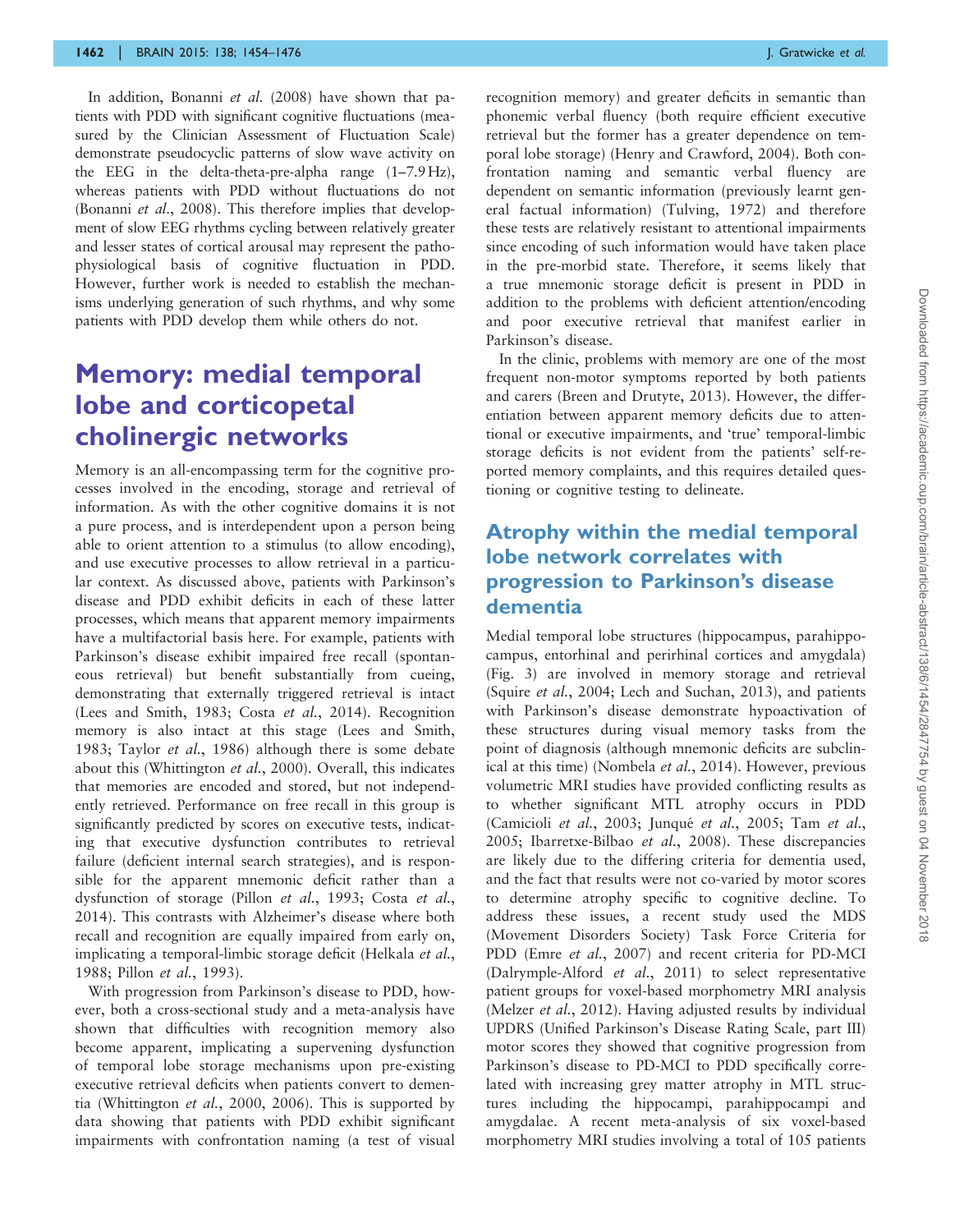with PDD and 131 control subjects confirms this [\(Pan](#page-20-0) et al.[, 2013\)](#page-20-0).

Although these data confirm that progression to PDD is associated with worsening MTL atrophy, further studies are needed to specifically demonstrate a link between damage to this network and worsening memory storage deficits (assessed by decline on tests of recognition or semantic memory). At present we can only hypothesize that this is the case based on the known functional anatomy of the MTL network (Squire et al.[, 2004\)](#page-21-0).

### Dysfunction of the nucleus basalis of Meynert cholinergic network impairs encoding of memories

Aside from its role in orienting of attention, the NBM cholinergic network has also been implicated in memory encoding. The release of acetylcholine from its end terminals has been shown to induce plastic reorganization of cortical receptive field maps, representing the putative encoding of a 'physiological memory' ([Bakin and](#page-15-0) [Weinberger, 1996](#page-15-0); [Kilgard and Merzenich, 1998;](#page-18-0) [McLin](#page-19-0) et al.[, 2002\)](#page-19-0). Simultaneously, as described above, this transmitter release directly desynchronizes the neocortical EEG by inducing fast gamma, beta and theta oscillations ([Lee](#page-18-0) et al.[, 2005](#page-18-0); [Kalmbach](#page-18-0) et al., 2012), and evidence suggests that phase-coupling of these oscillations between cortical and MTL regions is necessary for memory encoding in humans ([Huerta and Lisman, 1993;](#page-18-0) [Fell and Axmacher,](#page-17-0) [2011;](#page-17-0) Lee et al.[, 2013](#page-18-0)). Conversely NBM lesions in animals have been shown to block this electrocortical activation ([Buzsaki](#page-16-0) et al., 1988; Fuller et al.[, 2011](#page-17-0)), and cause impairments of learning and memory (Bartus *et al.*[, 1985;](#page-15-0) [Mandel](#page-19-0) et al.[, 1989](#page-19-0); [Butt and Hodge, 1995](#page-16-0); [Leanza](#page-18-0) et al., 1996), as well as impairments in orienting of attention ([Voytko](#page-21-0) et al., [1994; Voytko, 1996](#page-21-0)).

As described in the previous section, the NBM cholinergic network degenerates significantly in PDD with up to 70% cell loss [\(Whitehouse](#page-21-0) et al., 1983), which correlates with progressive electrocortical depression on MEG ([Bosboom](#page-16-0) et al., 2006; Ponsen et al.[, 2012\)](#page-20-0). Therefore, we hypothesize that dysfunction in this network impairs both orienting of attention to a stimulus and (in conjunction with dysfunction in the MTL network) the induction of electrocortical synchrony necessary for the successful encoding of that stimulus into memory [\(Fig. 3\)](#page-6-0). Further electrophysiological studies in patients with PDD are needed to investigate this further; however, it is not surprising that dysfunction of the NBM cholinergic network is implicated in both attention and memory deficits as neuroimaging and computational studies in healthy humans suggest that cholinergic enhancement of cortical signal detection (orienting of attention) facilitates formation of novel input associations (memory encoding) ([Hasselmo and McGaughy, 2004](#page-17-0); [Bentley](#page-15-0) et al., 2009). Thus these cognitive functions are interrelated and are actually part of a continuous process for recording salient environmental stimuli into memory (Sarter et al.[, 2003\)](#page-20-0).

### Visual perceptual dysfunction and hallucinations: multiple network involvement

Patients with Parkinson's disease exhibit both subtle visuospatial deficits (difficulties with the perception of extrapersonal space) (Lee et al.[, 1998](#page-18-0); Levin et al.[, 1991;](#page-18-0) [Montse](#page-19-0) *et al.*, 2001), and visuoperceptive deficits (difficulties recognizing objects based on their form) [\(Villardita](#page-21-0) et al.[, 1982](#page-21-0); Laatu et al.[, 2004;](#page-18-0) Kida et al.[, 2007\)](#page-18-0), in some patients from early in the disease [\(Foltynie](#page-17-0) et al., [2004](#page-17-0)a). These deficits become more marked and more common with disease progression (Levin et al.[, 1991](#page-18-0)) and show high sensitivity in detecting the transition to PDD ([Zgaljardic](#page-22-0) et al., 2004; [Kehagia](#page-18-0) et al., 2010; [Biundo](#page-15-0) et al.[, 2014](#page-15-0)). Indeed impairment on the Pentagon Copying Test from the MMSE at baseline has been shown to be predictive of PDD at 5-year follow-up ([Williams-Gray](#page-21-0) et al., 2009).

Visual hallucinations are also well-recognized in Parkinson's disease and are typically complex, consisting of well-formed people, animals or objects ([Barnes and](#page-15-0) [David, 2001](#page-15-0)). Although they can be induced by antiparkinsonian drugs, correlations between use of these agents and presence of hallucinations are actually relatively weak, and instead cognitive impairment has been shown to be the major risk factor, indicating that they are a core symptom of the dementing process (Fénelon et al., 2000; [Williams and Lees, 2005](#page-21-0)). Visual hallucinations generally occur in the latter stages of the disease course with a pro-gressive nature (Goetz et al.[, 2001;](#page-17-0) [Williams and Lees,](#page-21-0) [2005](#page-21-0)). Their presence is a strong predictor of PDD (Galvin et al.[, 2006;](#page-17-0) [Santangelo](#page-20-0) et al., 2007) and indeed the prevalence of hallucinations in PDD is 70% (Fénelon et al.[, 2000\)](#page-17-0). Although insight is initially maintained in patients with PDD, 81% will lose insight over 3 years (Fénelon et al., 2000; Goetz et al.[, 2006\)](#page-17-0), which severely affects quality of life for both patients and caregivers ([Goetz and Stebbins, 1993](#page-17-0); [Aarsland](#page-15-0) et al., 2000).

#### Visual perceptual dysfunction correlates with atrophy in posterior visual cortices

Only one study has specifically looked at in vivo neuroanatomical correlates of visual perceptual dysfunction in PDD. Using voxel-based morphometry MRI analysis, [Pereira and](#page-20-0) [colleagues \(2009\)](#page-20-0) showed that PD-MCI patients have greater grey matter atrophy in both occipito-temporal and dorsal parietal cortices compared to controls, and that these patterns correlated with impairments on tests of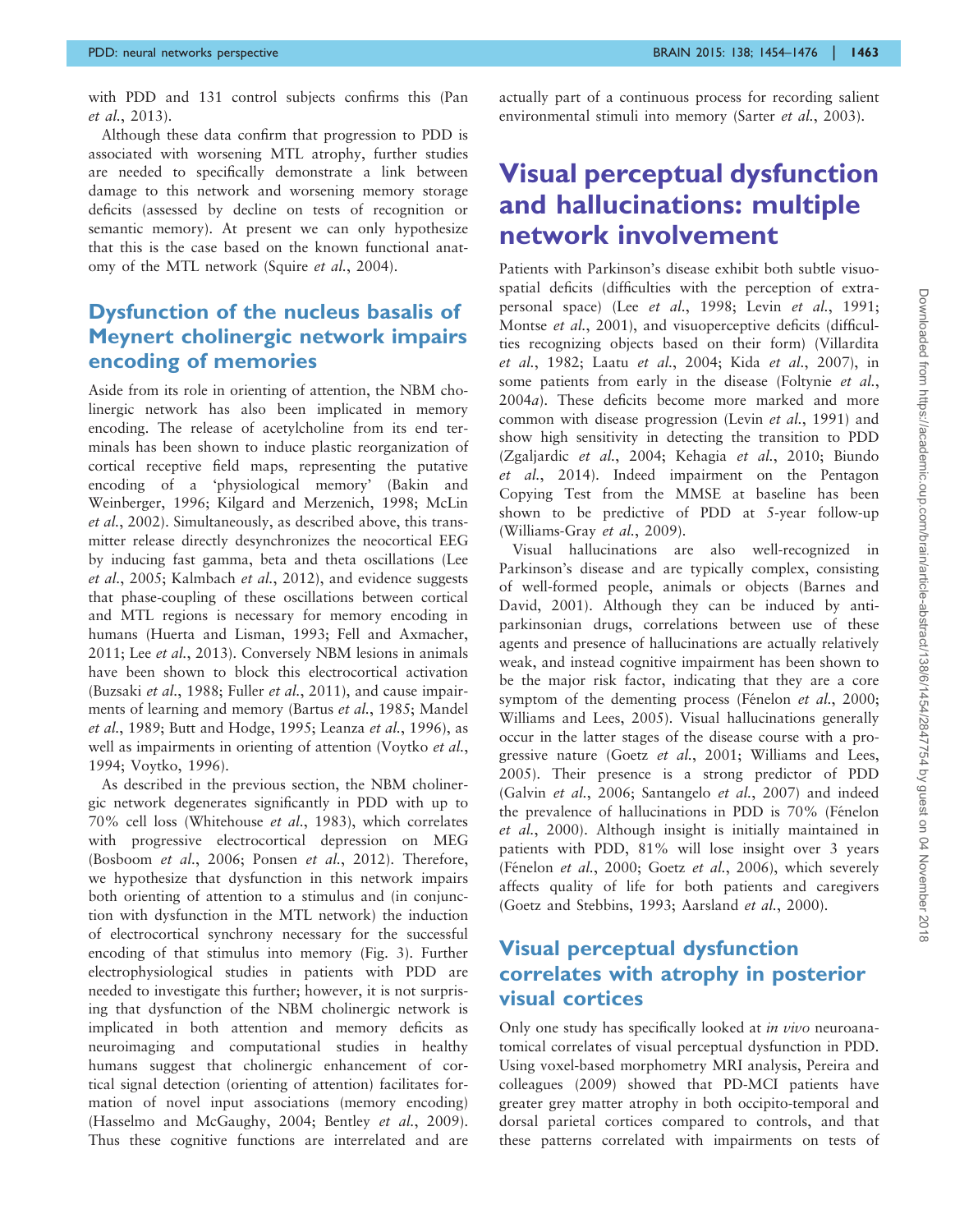visuoperceptual and visuospatial abilities, respectively (Pereira et al.[, 2009\)](#page-20-0) ([Fig. 2](#page-5-0)). These correlations agree with the dual-stream hypothesis of visual processing, wherein the dorsal stream from the occipital to the parietal lobe processes spatial location while the ventral stream from occipital lobe to temporal and limbic structures processes object recognition ([Ungerleider and Mishkin, 1982\)](#page-21-0). Indeed functional imaging in patients with Parkinson's disease performing visuospatial tasks shows reduced parietal activation which correlates with increasing errors ([Nombela](#page-19-0) et al.[, 2014](#page-19-0)). The above patterns of cortical atrophy show spatial congruence with areas showing significant hypometabolism and cholinergic deficits in patients with PDD, in-line with deafferentation from the NBM network (Hilker et al.[, 2005;](#page-17-0) Klein et al.[, 2010](#page-18-0)). This is supported by DTI studies which demonstrate significant white matter microstructural alterations in bilateral posterior cingulate bundles in patients with PDD compared to non-demented Parkinson's disease (Matsui et al.[, 2007\)](#page-19-0), the same fibre tracts through which cholinergic projections from NBM to visual cortices travel ([Gratwicke](#page-17-0) et al., 2013). As bottom-up NBM cholinergic input is known to enhance visual cortical responses and thereby improve visual discrimination ability ([Bhattacharyya](#page-15-0) et al., 2013; [Pinto](#page-20-0) et al.[, 2013](#page-20-0); Soma et al.[, 2013\)](#page-21-0), dysfunction in this network due to NBM degeneration may underlie the visual perceptual dysfunction seen in PDD ([Fig. 3\)](#page-6-0).

### Independent dysfunction in posterior visual processing networks underlies visual hallucinations

The mechanism underlying the generation of visual hallucinations in PDD is more complex and likely represents interacting dysfunction between several different brain networks. Since the presence of hallucinations is closely correlated with visuospatial and visuoperceptual deficits in PDD (Ramírez-Ruiz et al.[, 2006](#page-20-0); [Sinforiani](#page-21-0) et al., 2006), dysfunction in associative visual cortices within the dorsal and ventral processing streams has long been implicated in their generation. This is supported by neuropathological studies which have demonstrated strong correlations between Lewy body burden in parietal and temporal lobes (particularly limbic structures) and the presence of hallucinations in PDD [\(Harding](#page-17-0) et al., 2002; [Papapetropoulos](#page-20-0) et al., 2006; [Kalaitzakis](#page-18-0) et al., 2009; [Gallagher](#page-17-0) et al., 2011). Nevertheless, MRI studies comparing brain atrophy patterns between patients with Parkinson's disease with and without visual hallucinations have not consistently supported these pathological associations, differentially implicating medial temporal ([Ibarretxe-Bilbao](#page-18-0) et al., 2008, [2010](#page-18-0); Shin [et al.](#page-21-0), [2012\)](#page-21-0), insular (Shine et al.[, 2014\)](#page-21-0), pedunculopontine nucleus (Janzen et al.[, 2012\)](#page-18-0) and frontal atrophy ([Ibarretxe-Bilbao](#page-18-0) et al.[, 2010;](#page-18-0) [Sanchez-Castaneda](#page-20-0) et al., 2010). All may play a part in generation of hallucinations; however, the degree of cognitive impairment between patients with and without

hallucinations was not controlled for in these studies, meaning that atrophy patterns may have related to cognitive differences rather than the presence of hallucinations per se. In addition, the use of differing classification criteria for PDD  $[including MMSE < 24, Diagnostic Statistical Manual$ (DSM) IV-TR or Movement Disorders Society Task Force criteria] further complicates interpretation of these results.

A recent study overcame these problems, by using Movement Disorders Society criteria to select patients with PDD with and without visual hallucinations and ensured they were matched for antiparkinsonian medications, global cognitive decline and scores on all cognitive subdomains, including visuoperceptual impairments [\(Goldman](#page-17-0) et al., 2014a). Structural MRI scans from both groups were analysed using voxel-based morphometry, then compared. PDD hallucinators exhibited significant grey matter atrophy in the cuneus, lingual and fusiform gyri, middle occipital lobe and inferior parietal lobule compared to non-hallucinators [\(Figs 2](#page-5-0) and [3\)](#page-6-0). These results seem to confirm that discrete areas of atrophy in the posterior visual processing networks specifically underlie the generation of hallucinations in PDD, and thereby provide an *in vivo* correlate to neuropathological data. Of note, these atrophy patterns were independent of visuoperceptual impairments, suggesting that generation of visual hallucinations in PDD does not merely represent a progression of such impairments but is instead dependent on different mechanisms.

Functional neuroimaging studies provide further evidence that dysfunction in posterior visual processing networks underlies generation of visual hallucinations in PDD. Resting state SPECT (single-positron emission computed tomography) and FDG-PET studies have shown decreased perfusion and metabolic rates, respectively in posterior visual cortices in patients with Parkinson's disease with hallucinations compared to those without (Oishi [et al.](#page-19-0), [2005;](#page-19-0) Matsui et al.[, 2006;](#page-19-0) [Boecker](#page-15-0) et al., 2007). Furthermore, functional MRI studies during visual stimulation paradigms have demonstrated hypoactivation of posterior visual areas in patients with Parkinson's disease with hallucinations in comparison to those without [\(Stebbins](#page-21-0) et al.[, 2004](#page-21-0); [Meppelink](#page-19-0) et al., 2009).

Thus recent structural and functional neuroimaging evidence supports earlier neuropathological data and indicates that specific damage to posterior visual processing networks in PDD contributes to the generation of hallucinations. The exact pathophysiological process responsible remains to be shown definitively. However, these dysfunctional visual regions again show significant congruence with areas of cholinergic deafferentation as described above, indicating that loss of cortical input from the NBM network in PDD could underlie aberrant processing in visual cortices and thereby contribute to generation of hallucinations. This is supported by clinical trial data showing that treatment of patients with PDD with the mixed AChEI/nicotinic acetylcholine receptor agonist galantamine can markedly reduce hallucinations ([Litvinenko](#page-19-0) et al.,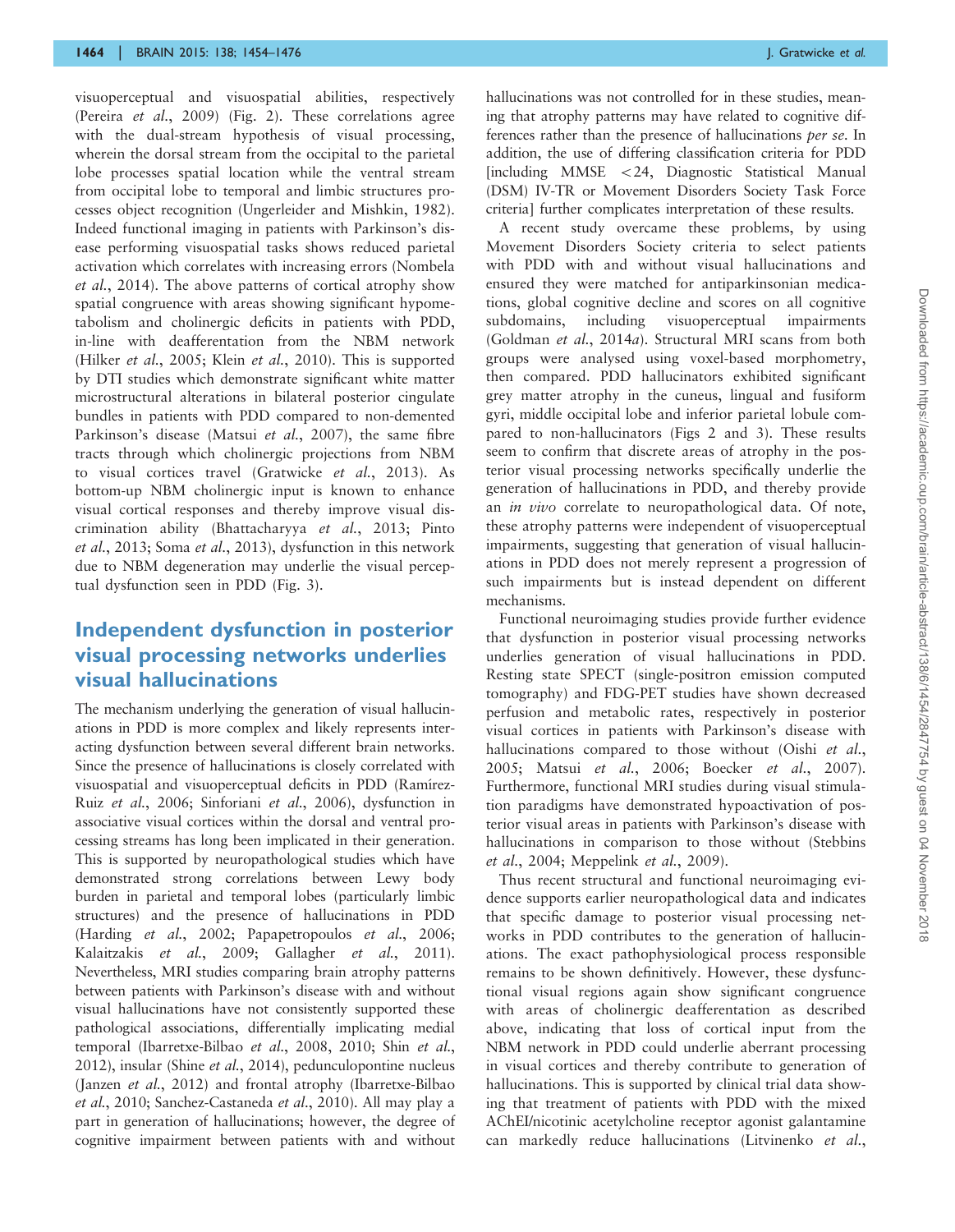[2008\)](#page-19-0). Because NBM activation alters cortical acetylcholine levels and thereby enhances neuronal signal-to-noise ratios ([Goard and Dan, 2009;](#page-17-0) Pinto et al.[, 2013](#page-20-0); Soma [et al.](#page-21-0), [2013\)](#page-21-0) then damage to this network in PDD could decrease the signal-to-noise ratio of salient stimuli, thereby allowing irrelevant intrinsic and sensory information that would normally be suppressed to enter perceptual awareness in the form of hallucinations ([Perry and Perry, 1995\)](#page-20-0).

### Concomitant dysfunction in frontal and arousal networks contributes to generation of visual hallucinations

Overlapping dysfunctions in a number of other cognitive networks are also likely to contribute to the generation of visual hallucinations in PDD. For example, several functional MRI studies comparing patients with Parkinson's disease with hallucinations to those without during performance of visual paradigms have demonstrated not only dysfunction in visual cortical areas in the former, but also simultaneous disruption of activity in frontal areas [\(Stebbins](#page-21-0) et al., [2004](#page-21-0); [Meppelink](#page-19-0) et al., 2009; Shine et al.[, 2014\)](#page-21-0). The presence of hallucinations in PDD is closely associated with worsening impairments on tests of attentional control ([Meppelink](#page-19-0) et al., 2008; [Bronnick](#page-16-0) et al., 2011), as well as impairments on tests of inhibitory control such as the Stroop Test and Go/No-Go Task ([Barnes and Boubert, 2008](#page-15-0)), deficits that might in part be attributable to dysfunctions in the fronto-parietal and noradrenergic networks respectively (as described above). This therefore suggests that breakdown in these frontal networks may play a contributory role in the generation of visual hallucinations in PDD, perhaps by reducing attentional and inhibitory control of perceptual errors arising from dysfunction in posterior visual cortices, allowing them to enter conscious perception as hallucinations (Shine et al.[, 2011\)](#page-21-0) ([Fig. 3](#page-6-0)).

In addition, disrupted sleep-wake cycling and REM (rapid eye movement) sleep behavioural disorder are also strongly associated with the presence of visual hallucinations in Parkinson's disease [\(Nomura](#page-19-0) et al., 2003; [Whitehead](#page-21-0) et al., 2008), and intrusion of episodes of REM sleep during wakefulness is proposed to contribute to generation of hallucinations [\(Diederich](#page-16-0) et al., 2005). Control of both arousal and REM sleep appears to be regulated by the NBM (Lee et al.[, 2005](#page-18-0), and as discussed above) and therefore dysfunction in this network may contribute to generation of visual hallucinations in PDD not only by disrupting visual perception as above, but also by deregulating arousal mechanisms.

Overall, therefore, concomitant dysfunction in a number of brain networks involved in visual perception, inhibitory control and arousal may all play a role in the generation of visual hallucinations in PDD, which is supported by clinical data indicating that the strongest determinants of hallucinations in Parkinson's disease are impairments of visuoperceptual and frontal functions combined with the presence of REM sleep behavioural disorder ([Gallagher](#page-17-0) et al., 2011). However, the relative contributions of these network dysfunctions and how they interact to produce visual hallucinations remains unclear, and further studies are needed to examine this.

# Relation of the neural network perspective to the neuropathology of Parkinson's disease dementia

At the neuropathological level the consensus from most studies to date is that the amount of Lewy-related pathology (including Lewy bodies and Lewy neurites) in neocortical and limbic areas is the most important factor in the development of PDD (Hurtig et al.[, 2000;](#page-18-0) [Apaydin](#page-15-0) et al., 2002; [Sabbagh](#page-20-0) et al., [2009](#page-20-0); [Kempster](#page-18-0) et al., 2010; Irwin et al.[, 2012;](#page-18-0) see [Halliday](#page-17-0) et al.[, 2014](#page-17-0) for review). However, the significance of Lewyrelated pathology occurrence in particular cortical areas is debated, for example one retrospective autopsy study found that severity of cognitive decline in PDD correlated with Lewy-related pathology in the frontal and cingulate gyri [\(Mattila](#page-19-0) et al., 2000), while another found no significant correlations in these regions but did find one in relation to temporal lobe Lewy-related pathology [\(Harding and Halliday,](#page-17-0) [2001](#page-17-0)). Meanwhile some patients with Parkinson's disease with cortical Lewy-related pathology do not develop dementia at all ([Colosimo](#page-16-0) et al., 2003; [Kempster](#page-18-0) et al., 2010; [Irwin](#page-18-0) et al., [2012](#page-18-0)). The significance of concurrent Alzheimer-type pathologies (senile plaques and neurofibrillary tangles) is hotly debated [\(Mattila](#page-19-0) et al., 1998; [Apaydin](#page-15-0) et al., 2002; [Hely](#page-17-0) et al.[, 2008;](#page-17-0) [Sabbagh](#page-20-0) et al., 2009), although a recent study quantitatively assessing cortical Lewy-related pathology and Alzheimer-type pathologies found that a combination of both correlated most robustly with development of PDD [\(Compta](#page-16-0) et al.[, 2011](#page-16-0)). The relative contributions of other pathologies including microvascular disease, cerebral amyloid angiopathy, argyrophilic grains and TARDBP (previously known as TDP-43) remain unclear [\(Del Tredici and Braak, 2013;](#page-16-0) [Halliday](#page-17-0) et al.[, 2014](#page-17-0)).

Despite the heterogeneity described above, specific elements of the neuropathology of PDD do bear a direct relationship to the dysfunctional neural networks perspective we describe. For example, the well-documented alpha-synuclein pathology affecting substantia nigra pars compacta neurons projecting to the striatum [\(Gibb and Lees, 1991](#page-17-0); Braak et al.[, 2003](#page-16-0)) not only underlies dopamineric loss leading to the movement symptoms of Parkinson's disease but also dopaminergic loss in the frontostriatal network leading to dysexecutive symptoms (as discussed above). There is also well-documented evidence of early Lewy-related pathology in the midbrain ventral tegmental area and locus coeruleus [\(Braak](#page-16-0) et al., [2003\)](#page-16-0), which underlie the extensive degeneration in the mesocortical dopaminergic and noradrenergic networks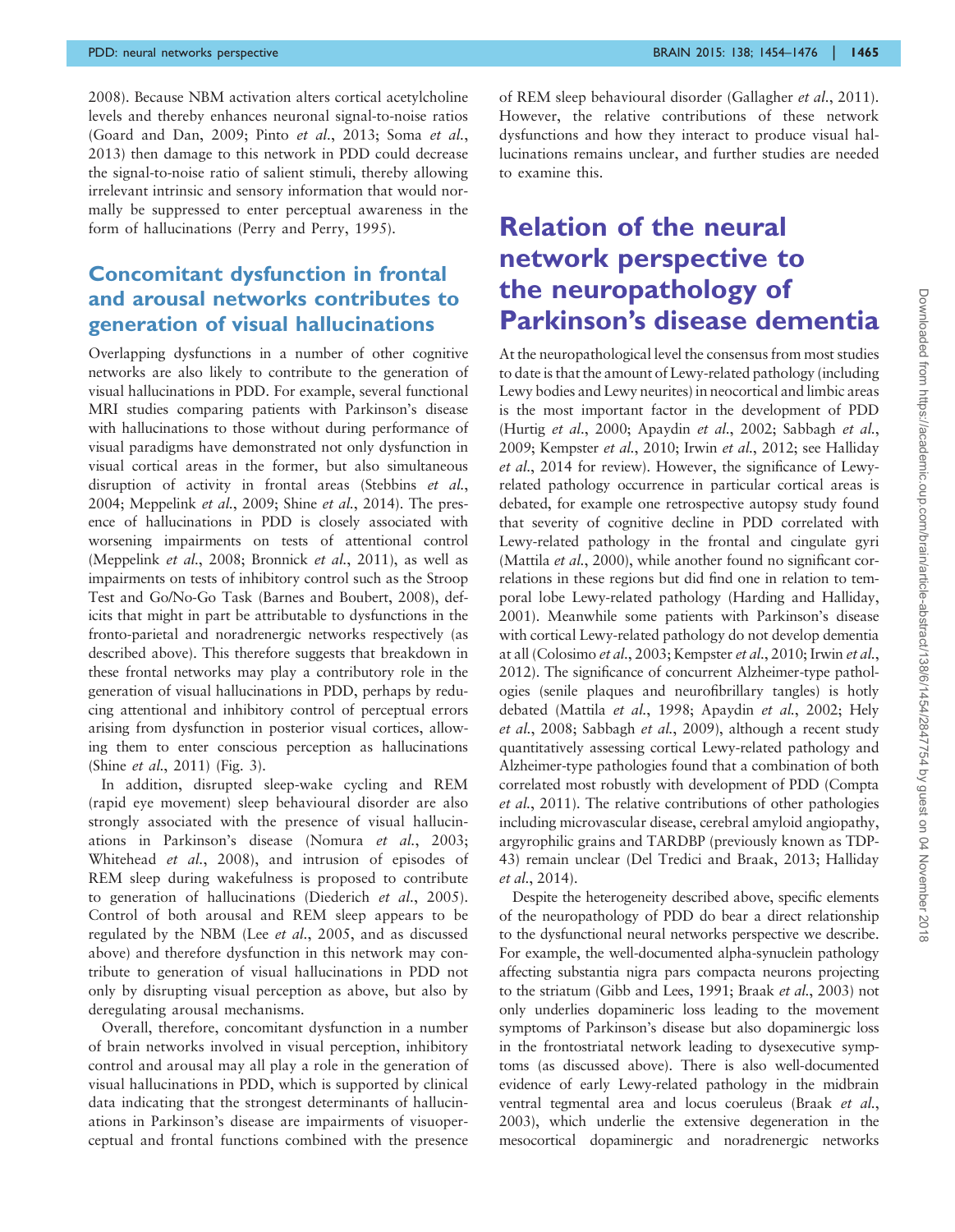specific to PDD, respectively (Cash et al.[, 1987; Del Tredici](#page-16-0) [and Braak, 2013;](#page-16-0) Hall et al.[, 2014](#page-17-0)), thereby contributing to deficits in executive function and orienting of attention. Meanwhile, Lewy-related pathology has been shown to develop in the NBM from the early stages of Parkinson's disease (Braak stage 3, Braak et al.[, 2003](#page-16-0)), and increasing alpha-synuclein burden in this structure correlates with increasing cell loss and the development of PDD ([Hall](#page-17-0) et al.[, 2014](#page-17-0)), thereby underlying the cholinergic dysfunction which impacts across all cognitive domains as detailed above.

Several neuropathological series have shown significantly higher densities of Lewy-related pathology and amyloid- $\beta$ senile plaques in the hippocampi of patients with PDD compared to non-demented Parkinson's disease [\(Irwin](#page-18-0) et al.[, 2012;](#page-18-0) Hall et al.[, 2014\)](#page-17-0), which potentially drives the atrophy of MTL regions specific to PDD, and may consequently underlie mnemonic deficits. Interestingly one study also demonstrated a significant reduction of cholinergic innervation to the hippocampus specific to PDD [\(Hall](#page-17-0) et al.[, 2014](#page-17-0)), indicating one way in which combined dysfunction in both the NBM and MTL networks may interact to cause memory impairments.

Finally, as mentioned above, strong correlations have been demonstrated between Lewy-related pathology burden in frontal, parietal and temporo-limbic cortices and the presence of visual hallucinations in PDD [\(Harding](#page-17-0) et al., 2002; [Papapetropoulos](#page-20-0) et al., 2006; [Kalaitzakis](#page-18-0) et al., 2009; [Gallagher](#page-17-0) et al., 2011). These patterns of Lewy-related pathology deposition correspond to the areas of frontal hypofunction and parietal and limbic cortical atrophy in PDD described above, and therefore represent the potential neuropathological basis for deficits in the executive control of attention and visual perception, respectively, which in combination contribute to generation of visual hallucinations.

Thus, although there is variation in the overall distribution and type of cellular neuropathology underlying PDD, pathological changes at key cognitive nodes display a relative consistency, and support the neural network model of PDD. Our model is therefore complementary to the established neuropathological basis of PDD, and indeed builds upon it by providing a functional mechanism.

### Implications of the neural network perspective of Parkinson's disease dementia for clinical practice

#### Prognostic factors for development of Parkinson's disease dementia

In the clinic the diagnosis of PDD is based upon the Movement Disorders Society Task Force criteria ([Dubois](#page-16-0)

et al.[, 2007](#page-16-0); Emre et al.[, 2007](#page-17-0)), which incorporates detection of the cognitive features described above. However, it is recognized that early identification of patients at risk of developing PDD is useful in order to monitor them more closely so that therapeutic and supportive strategies can be implemented at a stage of the disease when they are likely to have greatest efficacy. Detailed neuropsychological testing, although able to detect early subclinical deficits, is not widely available, and therefore identification of clinical features with high predictive value for PDD has pragmatic value for clinicians. Large longitudinal cohort studies have demonstrated that inability to copy the intersecting pentagons figure on the MMSE, impairments of semantic verbal fluency and recognition memory, and development of a postural instability and gait difficulty (PIGD) motor phenotype (whether at baseline or later) are significant predictors for PDD (Levy et al.[, 2002](#page-19-0)a; Alves et al.[, 2006;](#page-15-0) [Burn,](#page-16-0) [2006;](#page-16-0) [Williams-Gray](#page-21-0) et al., 2007a, [2013](#page-22-0); Hely [et al.](#page-17-0), [2008\)](#page-17-0). Errors on the Pill Questionnaire (in which patients are asked to describe their medication regime and its time schedule) and presence of REM sleep behavioural disorder are also associated with later development of PDD, although their positive predictive values are lower [\(Postuma](#page-20-0) et al.[, 2012](#page-20-0); [Martinez-Martin, 2013](#page-19-0)).

It is interesting to note that all of these predictive clinical features have a strong putative cholinergic basis according to the neural network model described above; deficits on pentagon copying are due to visual perceptive dysfunction while impairments in semantic verbal fluency and recognition memory are due to deficits in memory encoding and temporo-limbic storage, and dysfunction in the NBM network contributes to all of these. The Pill Questionnaire requires cued recall that probes semantic memory, while REM sleep behavioural disorder is caused by deregulation of brainstem arousal networks including the NBM. Meanwhile motor symptoms of postural instability and gait difficulty in Parkinson's disease are attributed to dysfunction in a brainstem cholinergic nucleus, the pedunculo-pontine nucleus (Fling et al.[, 2013\)](#page-17-0). The pedunculopontine nucleus has a strong anatomical connection with the NBM [\(Pahapill and Lozano, 2000](#page-20-0); [Gratwicke](#page-17-0) et al., 2013), and possibly a functional connection since deep brain stimulation of the pedunculopontine nucleus appeared to improve attention, memory and visuospatial abilities in a patient with PDD [\(Ricciardi](#page-20-0) et al., 2014). Therefore development of postural instability and gait difficulty might represent a marker of underlying cholinergic dysfunction that will affect both circuits. Overall, the predominance of underlying cholinergic dysfunction in the clinical predictors of PDD highlights the relative importance of damage to this network above others in its pathogenesis, a theory that is supported by our proposed neural network model because the NBM system is implicated across all cognitive impairments of PDD. This agrees with the 'dual-syndrome hypothesis', which proposes that while cognitive deficits in early Parkinson's disease are mainly mediated by dysfunction in the fronto-striatal dopamine network, the onset of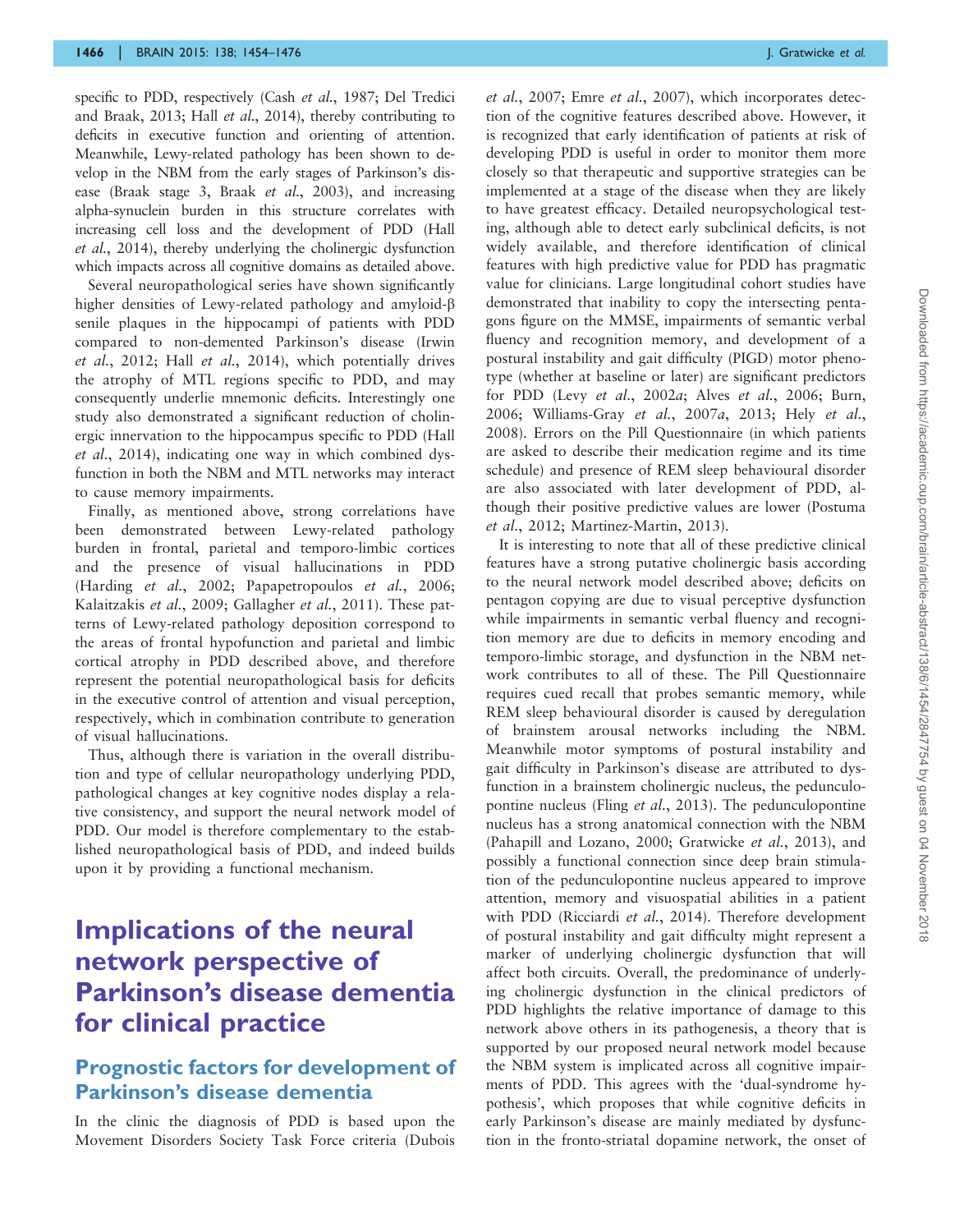dementia is characterized by superimposition of additional dysfunction in cholinergic networks ([Kehagia](#page-18-0) et al., 2013).

#### Management of Parkinson's disease dementia

The relative importance of cholinergic network dysfunction in PDD is reflected in current treatment strategies, which focus on the use of AChEIs, such as rivastigmine, donepezil and galantamine, to boost cholinergic function. Two large placebo-controlled trials have shown that rivastigmine significantly improves deficits in orienting of attention, vigilance and cognitive fluctuation in patients with PDD [\(Emre](#page-16-0) et al.[, 2004](#page-16-0); [Wesnes](#page-21-0) et al., 2005b), and indeed patients with more severe attentional deficits appear to respond best [\(Wesnes](#page-21-0) et al., 2005a). These results serve to reinforce the cholinergic basis of attention deficits in PDD according to the neural network model. Benefits from AChEIs have also been demonstrated for executive deficits (action sequencing, response inhibition and verbal fluency) visuospatial tasks (the Clock Drawing Test) and hallucinations (Emre et al.[, 2004](#page-16-0); [Litvinenko](#page-19-0) et al., 2008). Whether these improvements are due to amelioration of the cholinergic network deficits underlying these cognitive processes, or are secondary to an overall improvement in attention assisting other overlapping cognitive functions, or a combination of both, is unknown.

In general, the cognitive benefits seen with the use of AChEIs in PDD translate into overall improvements in global cognition and activities of daily living ([Ravina](#page-20-0) et al.[, 2005; Rolinski](#page-20-0) et al., 2012), which are actually larger than those seen with use of AChEIs in Alzheimer's disease [\(Weintraub](#page-21-0) et al., 2011). This is most likely due to the fact that NBM degeneration and resultant cholinergic network dysfunction is more severe in PDD than Alzheimer's disease (Bohnen et al.[, 2003;](#page-15-0) [Gratwicke](#page-17-0) et al.[, 2013](#page-17-0)). However, clinical experience indicates that there is actually substantial variation in the beneficial response seen with AChEIs amongst patients with PDD, the reasons for which are likely multifactorial. Differences in pharmacokinetics and absorption between individuals, varying sensitivity to the systemic side effects of AChEIs (which can be detrimental to their subjective perceived benefit), and the relative balance of different network dysfunctions amongst individual patients likely all play a part. With regard to the latter, one would expect greater impact from AChEIs in patients with PDD with predominant cholinergic network dysfunction, but less of an impact in patients where catecholaminergic network dysfunctions are similar or equal to cholinergic ones. If so, then it may be possible to predict which patients will respond better to AChEIs by characterizing their cognitive symptomatology according to the neural network model above.

Several other medications also provide limited benefits to cognitive symptoms in PDD. Levodopa administration improves executive functions requiring cognitive flexibility (as above), which are mediated by the associative fronto-striatal circuit (which is dopamine depleted early), as well as the insular. However, it simultaneously worsens executive functions which involve learning from feedback (prediction and decision making, reversal and probabilistic classification learning) through 'overdosing' the relatively more intact limbic and orbitofrontal circuits in early Parkinson's disease [\(Gotham](#page-17-0) et al., 1988; [Swainson](#page-21-0) et al., [2000](#page-21-0); Cools et al.[, 2001;](#page-16-0) [Jahanshahi](#page-18-0) et al., 2010; see [Dirnberger and Jahanshahi, 2013](#page-16-0) for review). Thus clinicians titrating levodopa therapy to address motor symptoms in PDD also need to be aware of the concurrent impact this can have on the dysexecutive syndrome. Furthermore, differences in COMT activity have additional impact on optimal dopamine replacement strategies, and whether patients should be genotyped for this purpose requires further study [\(Foltynie](#page-17-0) et al., 2004b).

The mixed NMDA (N-methyl D-aspartate) and nicotinic acetylcholine receptor antagonist memantine showed modest benefit on a test of executive control of attention in PDD in one randomized study ([Aarsland](#page-15-0) et al., 2009), but significant benefits were not confirmed in another larger trial (Emre et al.[, 2010](#page-17-0)). There is also preliminary evidence from several small clinical trials that the noradrenalin reuptake inhibitor atomoxetine may increase arousal levels, vigilance and deficits in response inhibition in Parkinson's disease (Marsh et al.[, 2009](#page-19-0); [Weintraub](#page-21-0) et al., 2010; [Kehagia](#page-18-0) et al., 2014), in-line with the aforementioned roles of the noradrenergic network in mediating attention and cognitive flexibility, respectively. However, the patients in these trials were not demented, and therefore further studies in the PDD population are needed to fully ascertain potential therapeutic benefits.

Finally, there is also growing recognition of the importance of cognitive rehabilitation therapies for managing dementias such as PDD. Several small controlled studies have shown that sessions of cognitive remediation training or regular completion of puzzles requiring a high cognitive load (e.g. Sudoku exercises) leads to broad sustained improvements in cognitive performance in PD-MCI patients, particularly on tests of executive functions ([Sinforiani](#page-21-0) et al., 2004; [Sammer](#page-20-0) et al., 2006; [Nombela](#page-19-0) et al.[, 2011;](#page-19-0) París et al.[, 2011\)](#page-20-0), which is paralleled by return of frontal cortical activation patterns to normal on functional MRI [\(Nombela](#page-19-0) et al., 2011). Although the improvements seen were modest, this result suggests that cognitive training benefits PD-MCI patients, possibly by reinforcing cognitive strategies, or improving cognitive reserve, which could be due to plastic effects on the underlying neural networks. However, the efficacy of this type of intervention has not yet been trialled in patients with PDD, and the potential benefits may be limited in this patient group who find it hard to engage in complex cognitive exercises on a regular basis. The effects of physical rehabilitation and non-invasive brain stimulation on cognitive performance have also been assessed in patients with Parkinson's disease with varying, sometimes conflicting,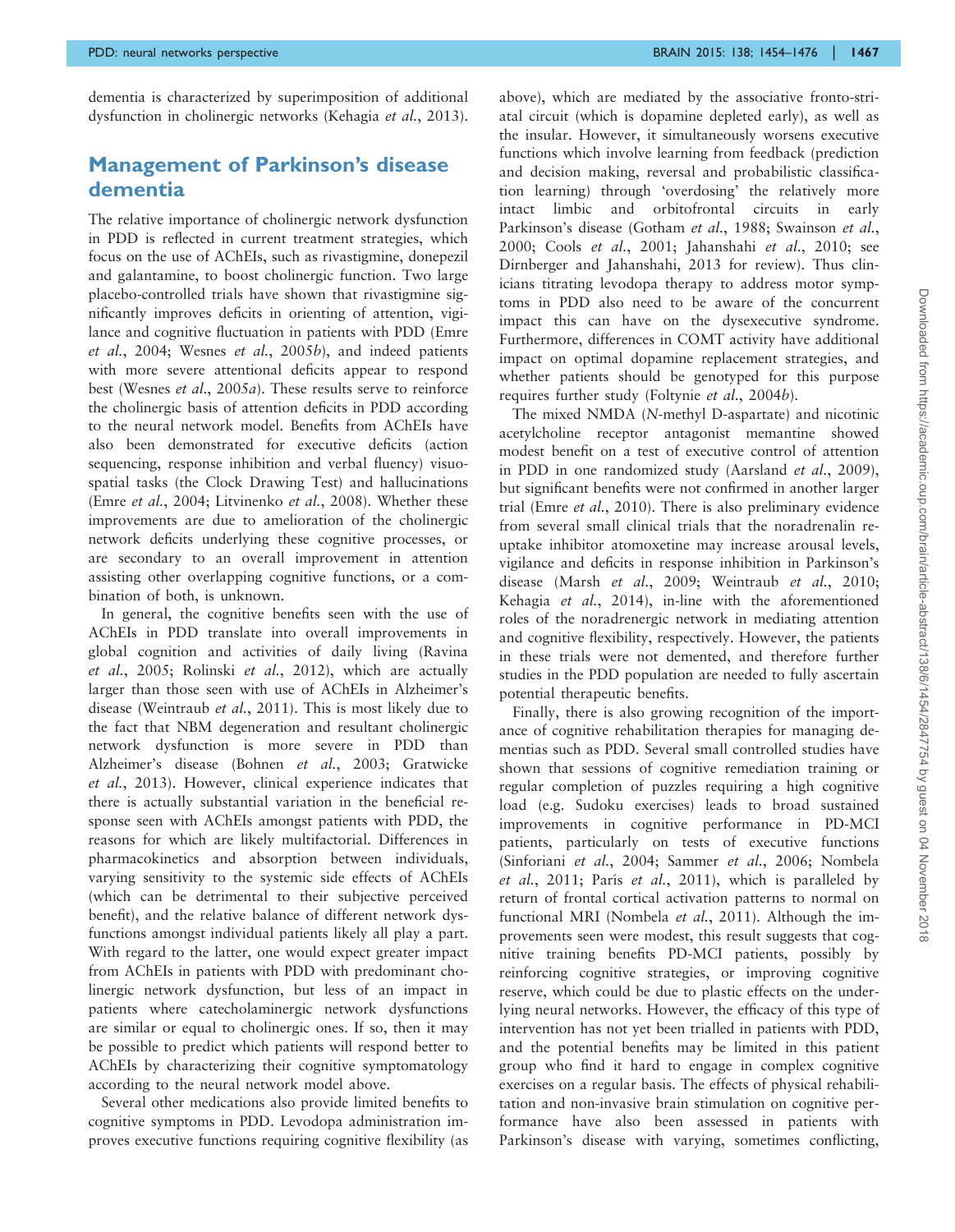results (see Hindle et al.[, 2013](#page-17-0) for review), and so far no evidence for use of these in PDD exists.

# Future directions and treatment strategies

As this review has shown, the dysfunctional neural networks underlying the cognitive symptoms of PDD are diverse and distributed throughout the brain. There is overlap between network functions, each of which depend on differing primary neurotransmitters. In addition, evidence suggests that neurotransmitters can modulate the functional effects of one another ([Calabresi](#page-16-0) et al., 2006), and thereby damage to one network during the pathogenesis of PDD may in turn influence dysfunction in another [\(Srinivasan](#page-21-0) [and Schmidt, 2003](#page-21-0); [Rommelfanger and Weinshenker,](#page-20-0) [2007](#page-20-0)). Furthermore, as discussed in detail above, the cellular-level pathology causing damage to these networks in PDD is heterogeneous, while the effects of different genes on the pathophysiology of the disorder is only now being slowly unravelled.

Given this complex milieu of pathological changes, transmitter interactions and genetic influences underlying PDD, it is perhaps not surprising that attempting to treat the dementia syndrome with drugs targeting single neurotransmitter systems with generalized mechanisms of action have thus far shown only modest results. We propose that it is time to refocus the therapeutic drive in PDD to address cognitive deficits through targeted intervention at the network level. This approach has distinct advantages over the traditional model of single-ligand-targeted drug therapy. First, to compensate for deficits in all the neurotransmitter systems involved in the pathophysiology of PDD using replacement pharmacotherapy would necessitate polypharmacy for patients, with the associated risks of multiple side effects. Second, the heterogeneity of the underlying molecular pathology means that pharmacologic agents aiming to reduce aggregation of abnormal proteins, such as alpha-synuclein, may be either inappropriate or insufficiently effective in a substantial number of patients. Novel network-targeted therapies can avoid these difficulties by attempting to modulate the disease process downstream at a systems-level to restore normal neural processing patterns and thereby relieve symptoms.

Such network-modulating therapies are already under development. One potential route is using deep brain stimulation. Deep brain stimulation has proven efficacy in ameliorating the movement symptoms of Parkinson's disease by altering processing of motor signals at the neural network level ([Deuschl](#page-16-0) et al., 2006; [Williams](#page-21-0) et al., 2010; [McConnell](#page-19-0) et al., 2012). Emerging evidence suggests that it achieves this by altering brain functional and structural connectivity via neural plastic mechanisms to return dysfunctional motor network processing back to its natural state (Fenoy et al.[, 2014](#page-17-0); Kahan et al.[, 2014](#page-18-0); [van](#page-21-0)

[Hartevelt](#page-21-0) *et al.*, 2014). This same approach is now being employed for modulation of cognitive networks in PDD, using the NBM as the target structure since the cholinergic network is involved in all aspects of cognitive impairment [\(Freund](#page-17-0) et al., 2009; [Barnikol](#page-15-0) et al., 2010). The fact that it is a discrete anatomical structure also makes it easier to target compared to more diffuse cognitive networks, such as the fronto-parietal network, where the optimum site of network modulation is currently unclear. However, caution should be exercised as the outcome of NBM DBS in Alzheimer's disease has been variable, with some patients experiencing slowing of cognitive decline while others did not (Kuhn et al.[, 2015\)](#page-18-0). On the other hand, as mentioned above, cholinergic deficits in PDD are greater than in Alzheimer's disease, which might predict a larger response in PDD, similar to that seen with AChEI therapy. Nevertheless, the ability of patients with PDD to give valid informed consent for surgery must be carefully considered, and the elevated risks of invasive neurosurgery in demented patients must be borne in mind ([Foltynie and](#page-17-0) [Hariz, 2010\)](#page-17-0). It should also be remembered that patients with PDD usually have advanced motor symptoms requiring concurrent therapy, but that they are ineligible for subthalamic nucleus deep brain stimulation for these motor symptoms due to a risk of worsening verbal fluency and inhibitory control deficits seen with this target (Witt [et al.](#page-22-0), [2008\)](#page-22-0). However, the NBM is located directly below the globus pallidus internus [\(Gratwicke](#page-17-0) et al., 2013), a deep brain stimulation target for alleviation of motor symptoms without detrimental effects on executive function. This means that a single pair of electrodes could be placed to span both structures, allowing therapeutic modulation of both motor and cognitive networks simultaneously, and clinical trials of this approach in patients with PDD are currently ongoing (<www.clinicaltrials.gov>).

An alternative approach is to try to prevent neurodegeneration in specific cognitive networks in PDD. Intrahippocampal transplantation of human stem cells engineered either to differentiate into NBM-like cholinergic cells (Liu et al.[, 2013](#page-19-0)) or produce nerve growth factor ([Lee](#page-18-0) et al.[, 2012\)](#page-18-0) has been shown to rescue learning deficits in rodents, and may hold potential to treat mnemonic deficits in PDD by countering MTL atrophy. However, results from rodent studies do not often translate easily to human research, and the previous mixed results from instrastriatal transplantation of dopamine-rich foetal stem cells to treat the dopaminergic deficit in patients with Parkinson's disease must be borne in mind [\(Hagell](#page-17-0) *et al.*, [1999\)](#page-17-0). Meanwhile, the development of encapsulated cell bio-delivery systems and demonstration of their safe implantation into the NBM of dementia patients provides a platform for targeted long-term delivery of neurotrophic factors to prevent degeneration in specific cognitive networks ([Wahlberg](#page-21-0) et al., 2012; [Emerich](#page-16-0) et al., 2014).

However, to enable further development of such therapies for PDD a number of issues still need to be addressed. The division of cognitive ability into separate domains is in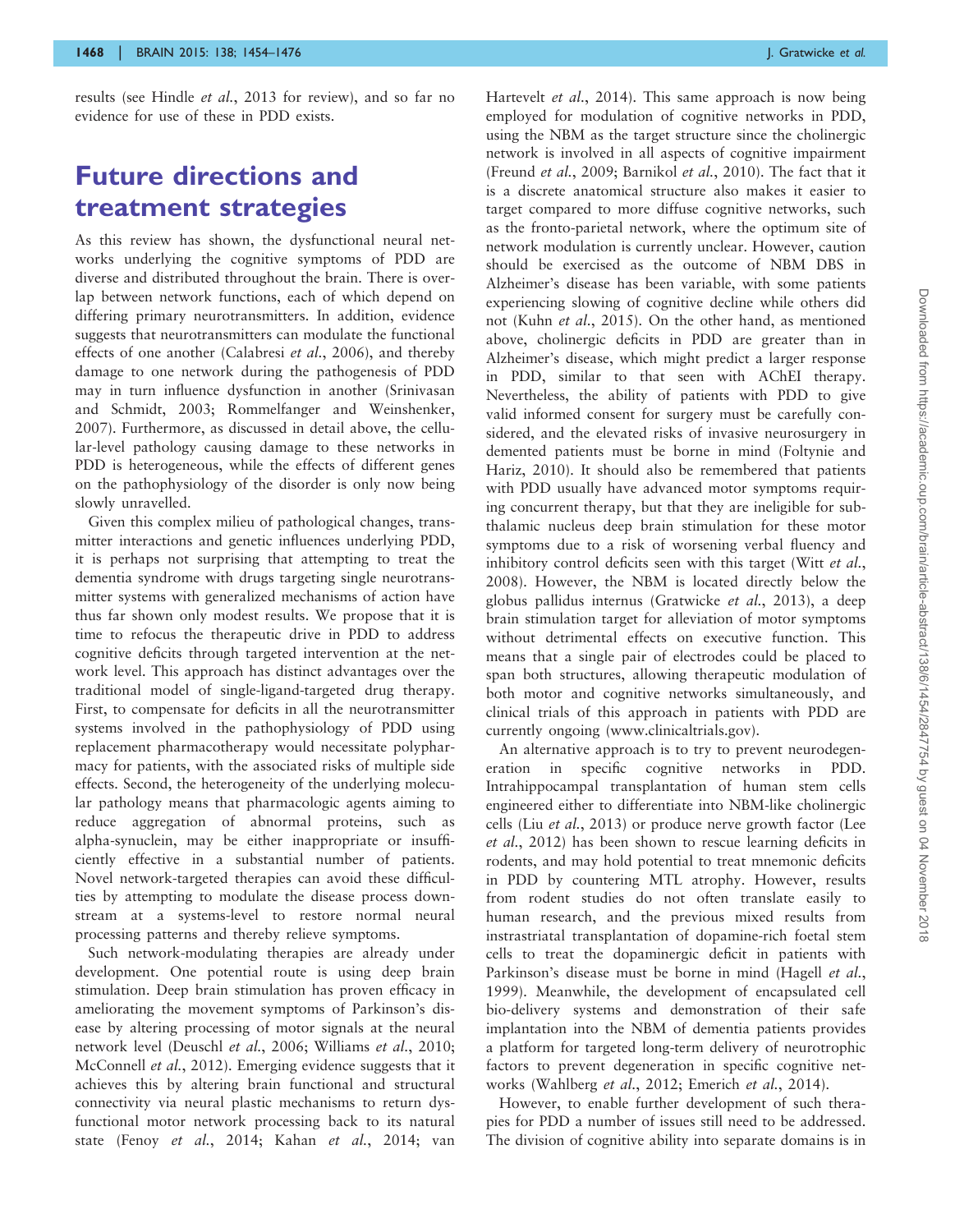<span id="page-15-0"></span>itself largely artificial and how processes involved in executive, mnemonic, attention and visual perceptual functions overlap with one another to produce the conceptualized 'dementia syndrome' is far from clear. Studies tend to have focused on neurochemical correlates of cognitive decline, but studies examining electrophysiological correlates of cognitive processing both in health and disease are relatively lacking. Finally, clinical trials of treatments for PDD to date have evaluated outcomes using a variety of neuropsychological tests, often validated in non-Parkinson's disease populations. Consensus on a standardized testing battery for PDD research is needed to allow comparisons between different interventions (Burn et al.[, 2014](#page-16-0)). Moreover, given the fluctuating nature of cognition in PDD, trials need to incorporate measures of cognitionrelated functional abilities to provide a more comprehensive evaluation of treatment effects.

### **Conclusion**

Although the pathology underlying the motor symptoms of Parkinson's disease is now well understood and effective treatments are available, understanding the dysfunctional neural processes underlying parkinsonian dementia remains a formidable challenge, and available treatments are inadequate. The frequency and severity of PDD and its implications for the quality of life of both patient and carer emphasize the need for greater attention in this area. We hope that the synthesis of novel insights from across the spectrum of neuroscience and neurology research that we present in this manuscript helps shed new light on this important issue, and provides a framework for new avenues of research into understanding and potentially treating PDD at the network level.

### Funding

J.G. is supported by a grant from the Brain Research Trust awarded to T.F. The Unit of Functional Neurosurgery is partly funded by the UK Department of Health's National Institute of Health Research Biomedical Research Centres funding scheme, and is also supported by the Monument Trust and the Parkinson's Appeal.

### References

- Aarsland D, Ballard C, Walker Z, Bostrom F, Alves G, Kossakowski K, et al. Memantine in patients with Parkinson's disease dementia or dementia with Lewy bodies: a double-blind, placebo-controlled, multicentre trial. Lancet Neurol 2009; 8: 613–18. Aarsland D, Kurz MW. The epidemiology of dementia associated with
- Parkinson disease. J Neurol Sci 2010; 289: 18–22.
- Aarsland D, Larsen JP, Tandberg E, Laake K. Predictors of nursing home placement in Parkinson's disease: a population-based, prospective study. J Am Geriatr Soc 2000; 48: 938-42.
- Alexander GE, DeLong MR, Strick PL. Parallel organization of functionally segregated circuits linking basal ganglia and cortex. Annu Rev Neurosci 1986; 9: 357–81.
- Alves G, Larsen JP, Emre M, Wentzel-Larsen T, Aarsland D. Changes in motor subtype and risk for incident dementia in Parkinson's disease. Mov Disord 2006; 21: 1123–30.
- Apaydin H, Ahlskog JE, Parisi JE, Boeve BF, Dickson DW. Parkinson disease neuropathology: later-developing dementia and loss of the levodopa response. Arch Neurol 2002; 59: 102–112.
- Aston-Jones G, Rajkowski J, Cohen J. Role of locus coeruleus in attention and behavioral flexibility. Biol Psychiatry 1999; 46: 1309–20.
- Au WL, Zhou J, Palmes P, Sitoh Y-Y, Tan LC, Rajapakse JC. Levodopa and the feedback process on set-shifting in Parkinson's disease. Hum Brain Mapp 2012; 33: 27–39.
- Bakin JS, Weinberger NM. Induction of a physiological memory in the cerebral cortex by stimulation of the nucleus basalis. Proc Natl Acad Sci USA 1996; 93: 11219–24.
- Ballard CG, Aarsland D, McKeith I, O'Brien J, Gray A, Cormack F, et al. Fluctuations in attention: PD dementia vs DLB with parkinsonism. Neurology 2002; 59: 1714–20.
- Barnes J, Boubert L. Executive functions are impaired in patients with Parkinson's disease with visual hallucinations. J Neurol Neurosurg Psychiatry 2008; 79: 190–2.
- Barnes J, David AS. Visual hallucinations in Parkinson's disease: a review and phenomenological survey. J Neurol Neurosurg Psychiatry 2001; 70: 727–33.
- Barnikol TT, Pawelczyk NBA, Barnikol UB, Kuhn J, Lenartz D, Sturm V, et al. Changes in apraxia after deep brain stimulation of the nucleus basalis Meynert in a patient with Parkinson dementia syndrome. Mov Disord 2010; 25: 1519–20.
- Bartus RT, Flicker C, Dean RL, Pontecorvo M, Figueiredo JC, Fisher SK. Selective memory loss following nucleus basalis lesions: long term behavioral recovery despite persistent cholinergic deficiencies. Pharmacol Biochem Behav 1985; 23: 125–35.
- Bédard MA, el Massioui F, Malapani C, Dubois B, Pillon B, Renault B, et al. Attentional deficits in Parkinson's disease: partial reversibility with naphtoxazine (SDZ NVI-085), a selective noradrenergic alpha 1 agonist. Clin Neuropharmacol 1998; 21: 108–17.
- Bentley P, Driver J, Dolan RJ. Modulation of fusiform cortex activity by cholinesterase inhibition predicts effects on subsequent memory. Brain 2009; 132: 2356–71.
- Bentley P, Driver J, Dolan RJ. Cholinergic modulation of cognition: insights from human pharmacological functional neuroimaging. Prog Neurobiol 2011; 94: 360–88.
- Bentley P, Husain M, Dolan RJ. Effects of cholinergic enhancement on visual stimulation, spatial attention, and spatial working memory. Neuron 2004; 41: 969–82.
- Bertrand E, Lechowicz W, Szpak GM, Dymecki J. Qualitative and quantitative analysis of locus coeruleus neurons in Parkinson's disease. Folia Neuropathol 1997; 35: 80–86.
- Bhattacharyya A, Veit J, Kretz R, Bondar I, Rainer G. Basal forebrain activation controls contrast sensitivity in primary visual cortex. BMC Neurosci 2013; 14: 55.
- Biundo R, Weis L, Facchini S, Formento-Dojot P, Vallelunga A, Pilleri M, et al. Cognitive profiling of Parkinson disease patients with mild cognitive impairment and dementia. Parkinsonism Relat Disord 2014; 20: 394–9.
- Boecker H, Ceballos-Baumann AO, Volk D, Conrad B, Forstl H, Haussermann P. Metabolic alterations in patients with Parkinson disease and visual hallucinations. Arch Neurol 2007; 64: 984–8.
- Bohnen NI, Kaufer DI, Hendrickson R, Ivanco LS, Lopresti BJ, Constantine GM, et al. Cognitive correlates of cortical cholinergic denervation in Parkinson's disease and parkinsonian dementia. J Neurol 2006; 253: 242–7.
- Bohnen NI, Kaufer DI, Ivanco LS, Lopresti B, Koeppe RA, Davis JG, et al. Cortical cholinergic function is more severely affected in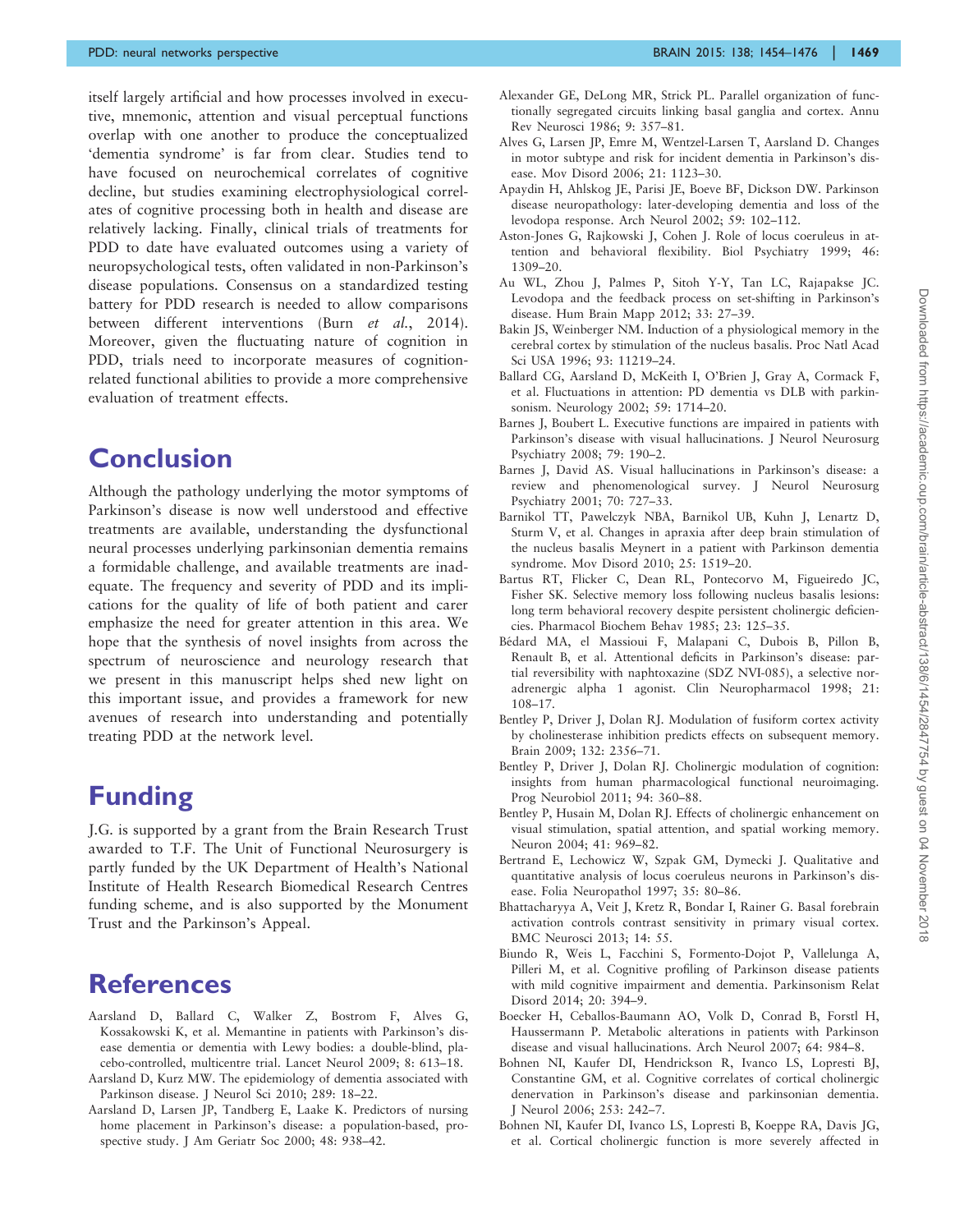<span id="page-16-0"></span>parkinsonian dementia than in Alzheimer disease: an in vivo positron emission tomographic study. Arch Neurol 2003; 60: 1745–8.

- Bonanni L, Thomas A, Tiraboschi P, Perfetti B, Varanese S, Onofrj M. EEG comparisons in early Alzheimer's disease, dementia with Lewy bodies and Parkinson's disease with dementia patients with a 2-year follow-up. Brain 2008; 131: 690–705.
- Bosboom JLW, Stoffers D, Stam CJ, van Dijk BW, Verbunt J, Berendse HW, et al. Resting state oscillatory brain dynamics in Parkinson's disease: an MEG study. Clin Neurophysiol 2006; 117: 2521–31.
- Bosboom JLW, Stoffers D, Wolters EC, Stam CJ, Berendse HW. MEG resting state functional connectivity in Parkinson's disease related dementia. J Neural Transm 2009; 116: 193–202.
- Braak H, Del Tredici K, Rüb U, De Vos R a I, Jansen Steur ENH, Braak E. Staging of brain pathology related to sporadic Parkinson's disease. Neurobiol Aging 2003; 24: 197–211.
- Breen KC, Drutyte G. Non-motor symptoms of Parkinson's disease: the patient's perspective. J Neural Transm 2013; 120: 531–5.
- Bronnick K, Ehrt U, Emre M, De Deyn PP, Wesnes K, Tekin S, et al. Attentional deficits affect activities of daily living in dementiaassociated with Parkinson's disease. J Neurol Neurosurg Psychiatry 2006; 77: 1136–42.
- Bronnick K, Emre M, Tekin S, Haugen SB, Aarsland D. Cognitive correlates of visual hallucinations in dementia associated with Parkinson's disease. Mov Disord 2011; 26: 824–9.
- Brück A, Portin R, Lindell A, Laihinen A, Bergman J, Haaparanta M, et al. Positron emission tomography shows that impaired frontal lobe functioning in Parkinson's disease is related to dopaminergic hypofunction in the caudate nucleus. Neurosci Lett 2001; 311: 81–4.
- Burdick DJ, Cholerton B, Watson GS, Siderowf A, Trojanowski JQ, Weintraub D, et al. People with Parkinson's disease and normal MMSE score have a broad range of cognitive performance. Mov Disord 2014; 29: 1258–64.
- Burn DJ. Motor subtype and cognitive decline in Parkinson's disease, Parkinson's disease with dementia, and dementia with Lewy bodies. J Neurol Neurosurg Psychiatry 2006; 77: 585–9.
- Burn D, Weintraub D, Ravina B, Litvan I. Cognition in movement disorders: where can we hope to be in ten years? Mov Disord 2014; 29: 704–11.
- Burton EJ, McKeith IG, Burn DJ, Williams ED, O'Brien JT. Cerebral atrophy in Parkinson's disease with and without dementia: a comparison with Alzheimer's disease, dementia with Lewy bodies and controls. Brain 2004; 127: 791–800.
- Buschman TJ, Miller EK. Top-down versus bottom-up control of attention in the prefrontal and posterior parietal cortices. Science 2007; 315: 1860–2.
- Buter TC, van den Hout A, Matthews FE, Larsen JP, Brayne C, Aarsland D. Dementia and survival in Parkinson disease: a 12 year population study. Neurology 2008; 70: 1017–22.
- Butt AE, Hodge GK. Acquisition, retention, and extinction of operant discriminations in rats with nucleus basalis magnocellularis lesions. Behav Neurosci 1995; 109: 699–713.
- Buzsaki G, Bickford RG, Ponomareff G, Thal LJ, Mandel R, Gage FH. Nucleus basalis and thalamic control of neocortical activity in the freely moving rat. J Neurosci 1988; 8: 4007–26.
- Calabresi P, Picconi B, Parnetti L, Di Filippo M. A convergent model for cognitive dysfunctions in Parkinson's disease: the critical dopamine-acetylcholine synaptic balance. Lancet Neurol 2006; 5: 974–83.
- Camicioli R, Moore MM, Kinney A, Corbridge E, Glassberg K, Kaye JA. Parkinson's disease is associated with hippocampal atrophy. Mov Disord 2003; 18: 784–90.
- Cash R, Dennis T, L'Heureux R, Raisman R, Javoy-Agid F, Scatton B. Parkinson's disease and dementia: norepinephrine and dopamine in locus ceruleus. Neurology 1987; 37: 42.
- Caviness JN, Hentz JG, Evidente VG, Driver-Dunckley E, Samanta J, Mahant P, et al. Both early and late cognitive dysfunction affects the electroencephalogram in Parkinson's disease. Parkinsonism Relat Disord 2007; 13: 348–54.
- Choi SH, Jung TM, Lee JE, Lee S-K, Sohn YH, Lee PH. Volumetric analysis of the substantia innominata in patients with Parkinson's disease according to cognitive status. Neurobiol Aging 2012; 33: 1265–72.
- Christopher L, Marras C, Duff-Canning S, Koshimori Y, Chen R, Boileau I, et al. Combined insular and striatal dopamine dysfunction are associated with executive deficits in Parkinson's disease with mild cognitive impairment. Brain 2014; 137: 565–75.
- Colosimo C, Hughes AJ, Kilford L, Lees AJ. Lewy body cortical involvement may not always predict dementia in Parkinson's disease. J Neurol Neurosurg Psychiatry 2003; 74: 852–6.
- Compta Y, Parkkinen L, O'Sullivan SS, Vandrovcova J, Holton JL, Collins C, et al. Lewy- and Alzheimer-type pathologies in Parkinson's disease dementia: which is more important? Brain 2011; 134: 1493–505.
- Cools R. Dopaminergic modulation of cognitive function-implications for L-DOPA treatment in Parkinson's disease. Neurosci Biobehav Rev 2006; 30: 1–23.
- Cools R, Barker RA, Sahakian BJ, Robbins TW. Enhanced or impaired cognitive function in Parkinson's disease as a function of dopaminergic medication and task demands. Cereb Cortex 2001; 11: 1136–43.
- Costa A, Monaco M, Zabberoni S, Peppe A, Perri R, Fadda L, et al. Free and cued recall memory in Parkinson's disease associated with amnestic mild cognitive impairment. PLoS One 2014; 9: e86233.
- Dalrymple-Alford JC, Livingston L, MacAskill MR, Graham C, Melzer TR, Porter RJ, et al. Characterizing mild cognitive impairment in Parkinson's disease. Mov Disord 2011; 26: 629–36.
- Del Tredici K, Braak H. Dysfunction of the locus coeruleus-norepinephrine system and related circuitry in Parkinson's disease-related dementia. J Neurol Neurosurg Psychiatry 2013; 84: 774–83.
- Desimone R, Duncan J. Neural mechanisms of selective visual attention. Annu Rev Neurosci 1995; 18: 193–222.
- Deuschl G, Schade-Brittinger C, Krack P, Volkmann J, Schäfer H, Bötzel K, et al. A randomized trial of deep-brain stimulation for Parkinson's disease. N Engl J Med 2006; 355: 896–908.
- Diederich NJ, Goetz CG, Stebbins GT. Repeated visual hallucinations in Parkinson's disease as disturbed external/internal perceptions: focused review and a new integrative model. Mov Disord 2005; 20: 130–40.
- Dirnberger G, Frith CD, Jahanshahi M. Executive dysfunction in Parkinson's disease is associated with altered pallidal-frontal processing. Neuroimage 2005; 25: 588–99.
- Dirnberger G, Jahanshahi M. Executive dysfunction in Parkinson's disease: a review. J Neuropsychol 2013; 7: 193–224.
- Dubois B, Burn D, Goetz C, Aarsland D, Brown RG, Broe GA, et al. Diagnostic procedures for Parkinson's disease dementia: recommendations from the movement disorder society task force. Mov Disord 2007; 22: 2314–24.
- Dubois B, Malapani C, Verin M, Rogelet P, Deweer B, Pillon B. [Cognitive functions and the basal ganglia: the model of Parkinson disease]. Rev Neurol (Paris) 1994; 150: 763–70.
- Dubois B, Pillon B. Cognitive deficits in Parkinson's disease. J Neurol 1997; 244: 2–8.
- Emerich DF, Orive G, Thanos C, Tornoe J, Wahlberg LU. Encapsulated cell therapy for neurodegenerative diseases: from promise to product. Adv Drug Deliv Rev 2014; 67-68: 131–41.
- Emre M. Dementia associated with Parkinson's disease. Lancet Neurol 2003; 2: 229–37.
- Emre M, Aarsland D, Albanese A, Byrne EJ, Deuschl G, De Deyn PP, et al. Rivastigmine for dementia associated with Parkinson's disease. N Engl J Med 2004; 351: 2509–18.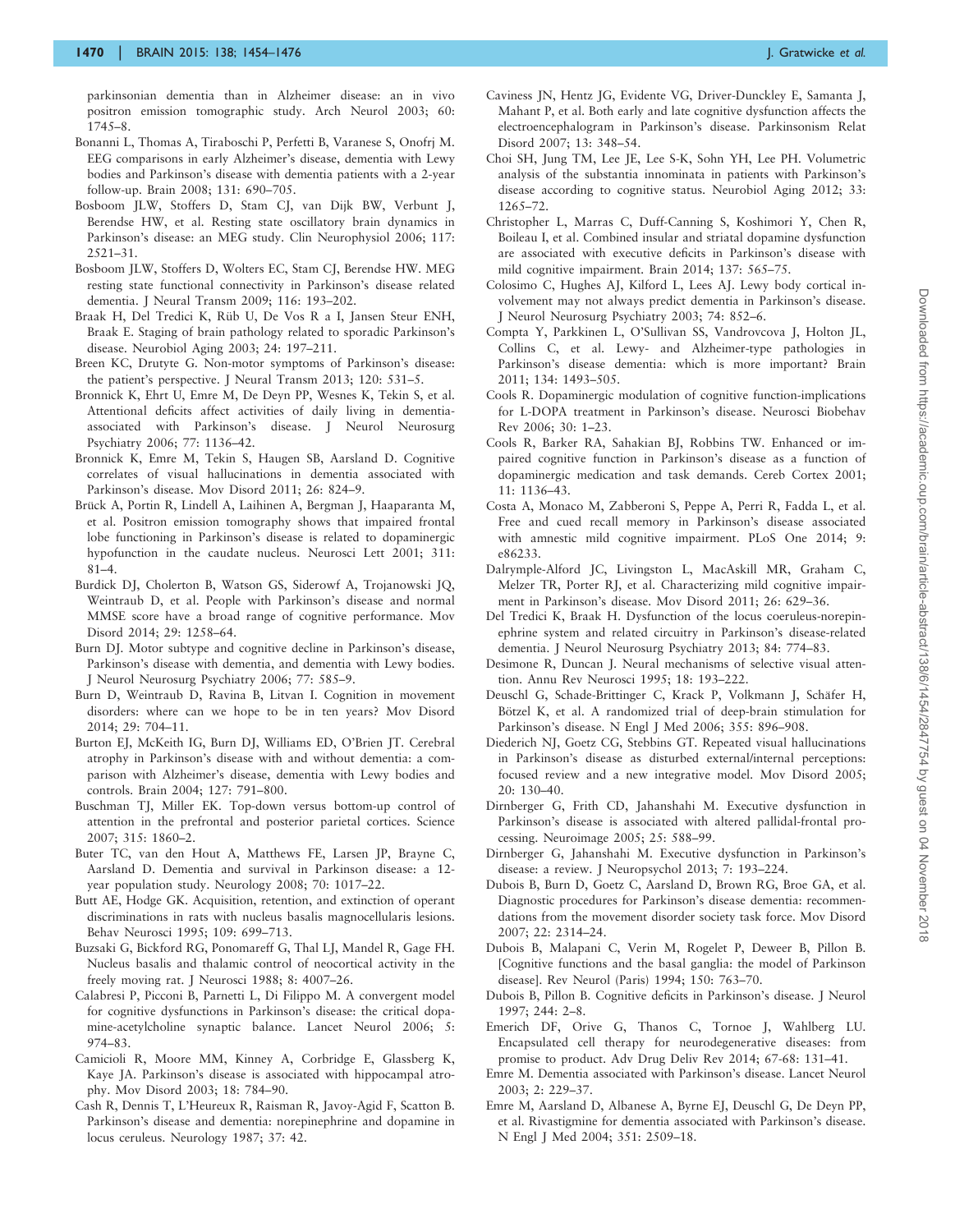- <span id="page-17-0"></span>Emre M, Aarsland D, Brown R, Burn DJ, Duyckaerts C, Mizuno Y, et al. Clinical diagnostic criteria for dementia associated with Parkinson's disease. Mov Disord 2007; 22: 1689–707; quiz 1837.
- Emre M, Tsolaki M, Bonuccelli U, Destée A, Tolosa E, Kutzelnigg A, et al. Memantine for patients with Parkinson's disease dementia or dementia with Lewy bodies: a randomised, double-blind, placebocontrolled trial. Lancet Neurol 2010; 9: 969–77.
- Fahn S, Libsch LR, Cutler RW. Monoamines in the human neostriatum: topographic distribution in normals and in Parkinson's disease and their role in akinesia, rigidity, chorea, and tremor. J Neurol Sci 1971; 14: 427–55.
- Fell J, Axmacher N. The role of phase synchronization in memory processes. Nat Rev Neurosci 2011; 12: 105–18.
- Fénelon G, Mahieux F, Huon R, Ziégler M. Hallucinations in Parkinson's disease: prevalence, phenomenology and risk factors. Brain 2000; 123 (Pt 4): 733–45.
- Fenoy AJ, Goetz L, Chabardès S, Xia Y. Deep brain stimulation: are astrocytes a key driver behind the scene? CNS Neurosci Ther 2014; 20: 191–201.
- Fling BW, Cohen RG, Mancini M, Nutt JG, Fair DA, Horak FB. Asymmetric pedunculopontine network connectivity in parkinsonian patients with freezing of gait. Brain 2013; 136: 2405–18.
- Floresco SB, Magyar O. Mesocortical dopamine modulation of executive functions: beyond working memory. Psychopharmacology (Berl) 2006; 188: 567–85.
- Foltynie T, Brayne CEG, Robbins TW, Barker RA. The cognitive ability of an incident cohort of Parkinson's patients in the UK. The CamPaIGN study. Brain 2004a; 127: 550–60.
- Foltynie T, Goldberg TE, Lewis SGJ, Blackwell AD, Kolachana BS, Weinberger DR, et al. Planning ability in Parkinson's disease is influenced by the COMT val158met polymorphism. Mov Disord 2004b; 19: 885–91.
- Foltynie T, Hariz MI. Surgical management of Parkinson's disease. Expert Rev Neurother 2010; 10: 903–14.
- Freund H-J, Kuhn J, Lenartz D, Mai JK, Schnell T, Klosterkoetter J, et al. Cognitive functions in a patient with Parkinson-dementia syndrome undergoing deep brain stimulation. Arch Neurol 2009; 66: 781–5.
- Fuller PM, Fuller P, Sherman D, Pedersen NP, Saper CB, Lu J. Reassessment of the structural basis of the ascending arousal system. J Comp Neurol 2011; 519: 933–56.
- Fuster JM. The prefrontal cortex. London: Elsevier; 2008.
- Gallagher DA, Parkkinen L, O'Sullivan SS, Spratt A, Shah A, Davey CC, et al. Testing an aetiological model of visual hallucinations in Parkinson's disease. Brain 2011; 134: 3299–309.
- Galvin JE, Pollack J, Morris JC. Clinical phenotype of Parkinson disease dementia. Neurology 2006; 67: 1605–11.
- Gaspar P, Gray F. Dementia in idiopathic Parkinson's disease. A neuropathological study of 32 cases. Acta Neuropathol 1984; 64: 43–52.
- Gibb WR, Lees AJ. Anatomy, pigmentation, ventral and dorsal subpopulations of the substantia nigra, and differential cell death in Parkinson's disease. J Neurol Neurosurg Psychiatry 1991; 54: 388–96.
- Goard M, Dan Y. Basal forebrain activation enhances cortical coding of natural scenes. Nat Neurosci 2009; 12: 1444–9.
- Goetz CG, Fan W, Leurgans S, Bernard B, Stebbins GT. The malignant course of 'benign hallucinations' in Parkinson disease. Arch Neurol 2006; 63: 713–16.
- Goetz CG, Leurgans S, Pappert EJ, Raman R, Stemer AB. Prospective longitudinal assessment of hallucinations in Parkinson's disease. Neurology 2001; 57: 2078–82.
- Goetz CG, Stebbins GT. Risk factors for nursing home placement in advanced Parkinson's disease. Neurology 1993; 43: 2227–9.
- Goldman JG, Stebbins GT, Dinh V, Bernard B, Merkitch D, Detoledo-Morrell L, et al. Visuoperceptive region atrophy independent of cognitive status in patients with Parkinson's disease with hallucinations. Brain 2014a; 137 (Pt 3): 849–59.
- Goldman JG, Williams-Gray C, Barker RA, Duda JE, Galvin JE. The spectrum of cognitive impairment in Lewy body diseases. Mov Disord 2014b; 29: 608–21.
- González-Redondo R, García-García D, Clavero P, Gasca-Salas C, García-Eulate R, Zubieta JL, et al. Grey matter hypometabolism and atrophy in Parkinson's disease with cognitive impairment: a two-step process. Brain 2014; 137 (Pt 8): 2356–67.
- Goodin DS, Aminoff MJ. Electrophysiological differences between demented and nondemented patients with Parkinson's disease. Ann Neurol 1987; 21: 90–4.
- Gotham AM, Brown RG, Marsden CD. 'Frontal' cognitive function in patients with Parkinson's disease 'on' and 'off' levodopa. Brain 1988; 111 (Pt 2): 299–321.
- Gratwicke J, Kahan J, Zrinzo L, Hariz M, Limousin P, Foltynie T, et al. The nucleus basalis of Meynert: a new target for deep brain stimulation in dementia? Neurosci Biobehav Rev 2013; 37: 2676–88.
- Hagell P, Schrag A, Piccini P, Jahanshahi M, Brown R, Rehncrona S, et al. Sequential bilateral transplantation in Parkinson's disease: effects of the second graft. Brain 1999; 122 (Pt 6): 1121–32.
- Hall H, Reyes S, Landeck N, Bye C, Leanza G, Double K, et al. Hippocampal Lewy pathology and cholinergic dysfunction are associated with dementia in Parkinson's disease. Brain 2014; 137 (Pt 9): 2493–508.
- Halliday GM, Leverenz JB, Schneider JS, Adler CH. The neurobiological basis of cognitive impairment in Parkinson's disease. Mov Disord 2014; 29: 634–50.
- Hanyu H, Asano T, Sakurai H, Tanaka Y, Takasaki M, Abe K. MR analysis of the substantia innominata in normal aging, Alzheimer disease, and other types of dementia. Am J Neuroradiol 2002; 23: 27–32.
- Harding AJ, Broe GA, Halliday GM. Visual hallucinations in Lewy body disease relate to Lewy bodies in the temporal lobe. Brain 2002; 125: 391–403.
- Harding AJ, Halliday GM. Cortical Lewy body pathology in the diagnosis of dementia. Acta Neuropathol 2001; 102: 355–63.
- Hasselmo ME, McGaughy J. High acetylcholine levels set circuit dynamics for attention and encoding and low acetylcholine levels set dynamics for consolidation. Prog Brain Res 2004; 145: 207–31.
- Hattori T, Orimo S, Aoki S, Ito K, Abe O, Amano A, et al. Cognitive status correlates with white matter alteration in Parkinson's disease. Hum Brain Mapp 2012; 33: 727–39.
- Hautecoeur P, Gallois P, Forzy G, Chatelet P, Choteau P, Dereux JF. [Late auditory evoked potentials in subcortical cognitive deterioration]. Rev Neurol (Paris) 1991; 147: 293–9.
- He Y, Wang L, Zang Y, Tian L, Zhang X, Li K, et al. Regional coherence changes in the early stages of Alzheimer's disease: a combined structural and resting-state functional MRI study. Neuroimage 2007; 35: 488–500.
- Helkala EL, Laulumaa V, Soininen H, Riekkinen PJ. Recall and recognition memory in patients with Alzheimer's and Parkinson's diseases. Ann Neurol 1988; 24: 214–17.
- Hely MA, Reid WGJ, Adena MA, Halliday GM, Morris JGL. The Sydney multicenter study of Parkinson's disease: the inevitability of dementia at 20 years. Mov Disord 2008; 23: 837–44.
- Henry JD, Crawford JR. Verbal fluency deficits in Parkinson's disease: a meta-analysis. J Int Neuropsychol Soc 2004; 10: 608–22.
- Hilker R, Thomas a V, Klein JC, Weisenbach S, Kalbe E, Burghaus L, et al. Dementia in Parkinson disease: functional imaging of cholinergic and dopaminergic pathways. Neurology 2005; 65: 1716–22.
- Hillyard SA, Hink RF, Schwent VL, Picton TW. Electrical signs of selective attention in the human brain. Science 1973; 182: 177–80.
- Hindle JV, Petrelli A, Clare L, Kalbe E. Nonpharmacological enhancement of cognitive function in Parkinson's disease: a systematic review. Mov Disord 2013; 28: 1034–49.
- Hirsch E, Graybiel AM, Agid YA. Melanized dopaminergic neurons are differentially susceptible to degeneration in Parkinson's disease. Nature 1988; 334: 345–8.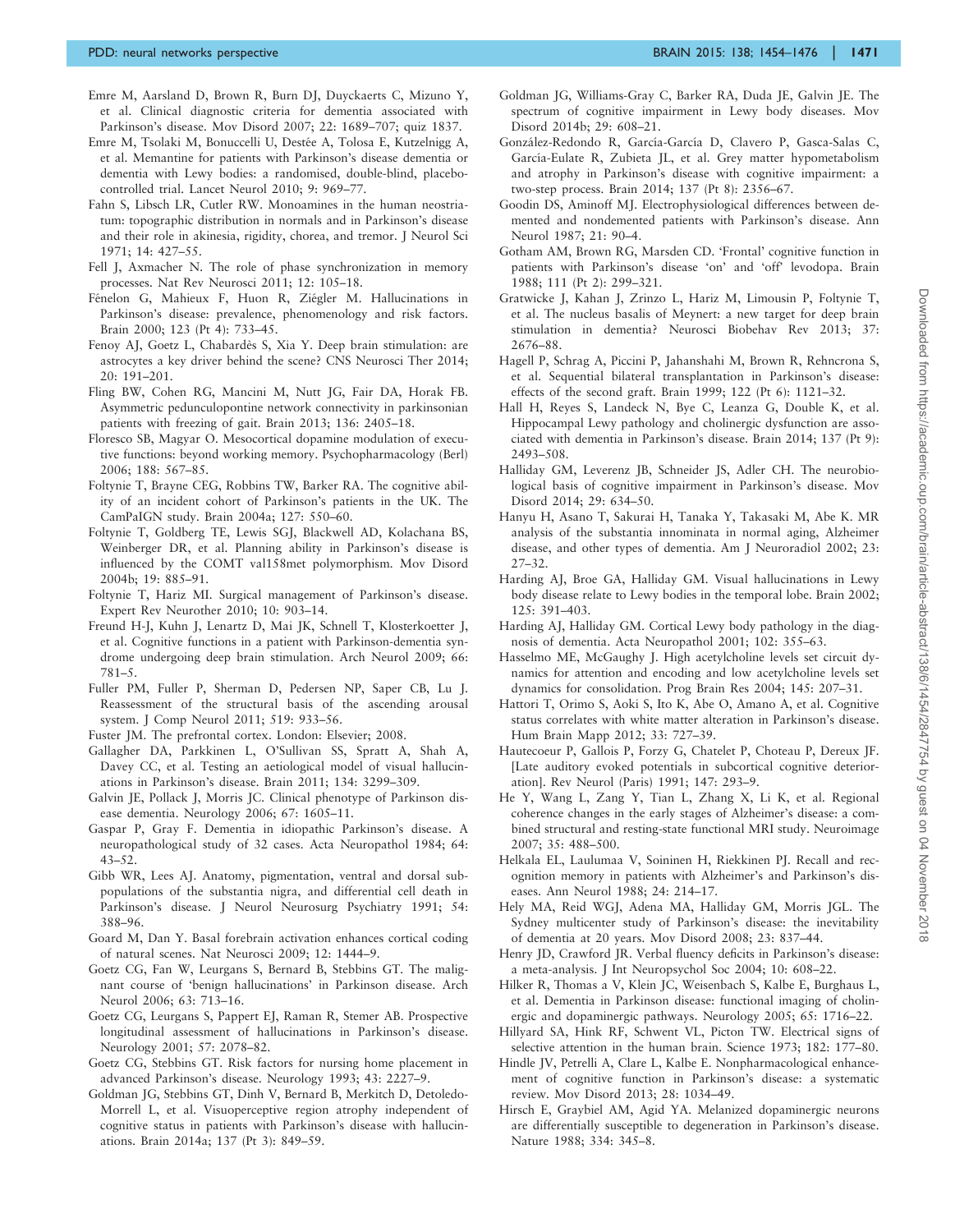- <span id="page-18-0"></span>Hodgson T, Chamberlain M, Parris B, James M, Gutowski N, Husain M, et al. The role of the ventrolateral frontal cortex in inhibitory oculomotor control. Brain 2007; 130: 1525-37.
- Hoops S, Nazem S, Siderowf AD, Duda JE, Xie SX, Stern MB, et al. Validity of the MoCA and MMSE in the detection of MCI and dementia in Parkinson disease. Neurology 2009; 73: 1738–45.
- Horvath J, Herrmann FR, Burkhard PR, Bouras C, Kövari E. Neuropathology of dementia in a large cohort of patients with Parkinson's disease. Parkinsonism Relat Disord 2013; 19: 864–8; discussion 864.
- Hosokai Y, Nishio Y, Hirayama K, Takeda A, Ishioka T, Sawada Y, et al. Distinct patterns of regional cerebral glucose metabolism in Parkinson's disease with and without mild cognitive impairment. Mov Disord 2009; 24: 854–62.
- Huang C, Mattis P, Perrine K, Brown N, Dhawan V, Eidelberg D. Metabolic abnormalities associated with mild cognitive impairment in Parkinson disease. Neurology 2008; 70: 1470–7.
- Huang C, Mattis P, Tang C, Perrine K, Carbon M, Eidelberg D. Metabolic brain networks associated with cognitive function in Parkinson's disease. Neuroimage 2007; 34: 714–23.
- Huerta PT, Lisman JE. Heightened synaptic plasticity of hippocampal CA1 neurons during a cholinergically induced rhythmic state. Nature 1993; 364: 723–5.
- Hurtig HI, Trojanowski JQ, Galvin J, Ewbank D, Schmidt ML, Lee VM, et al. Alpha-synuclein cortical Lewy bodies correlate with dementia in Parkinson's disease. Neurology 2000; 54: 1916–21.
- Ibarretxe-Bilbao N, Ramirez-Ruiz B, Junque C, Marti MJ, Valldeoriola F, Bargallo N, et al. Differential progression of brain atrophy in Parkinson's disease with and without visual hallucinations. J Neurol Neurosurg Psychiatry 2010; 81: 650–7.
- Ibarretxe-Bilbao N, Ramírez-Ruiz B, Tolosa E, Martí MJ, Valldeoriola F, Bargalló N, et al. Hippocampal head atrophy predominance in Parkinson's disease with hallucinations and with dementia. J Neurol 2008; 255: 1324–31.
- Irwin DJ, White MT, Toledo JB, Xie SX, Robinson JL, Van Deerlin V, et al. Neuropathologic substrates of Parkinson disease dementia. Ann Neurol 2012; 72: 587–98.
- Jahanshahi M, Wilkinson L, Gahir H, Dharminda A, Lagnado DA. Neuropsychologia Medication impairs probabilistic classification learning in Parkinson's disease 2010; 48: 1096–103.
- Janvin CC, Aarsland D, Larsen JP. Cognitive predictors of dementia in Parkinson's disease: a community-based, 4-year longitudinal study. J Geriatr Psychiatry Neurol 2005; 18: 149–54.
- Janzen J, van't Ent D, Lemstra AW, Berendse HW, Barkhof F, Foncke EMJ. The pedunculopontine nucleus is related to visual hallucinations in Parkinson's disease: preliminary results of a voxelbased morphometry study. J Neurol 2012; 259: 147–54.
- Javoy-Agid F, Agid Y. Is the mesocortical dopaminergic system involved in Parkinson disease? Neurology 1980; 30: 1326.
- Jones BE. Activity, modulation and role of basal forebrain cholinergic neurons innervating the cerebral cortex. Prog Brain Res 2004; 145: 157–69.
- Jubault T, Monetta L, Strafella AP, Lafontaine A-L, Monchi O. Ldopa medication in Parkinson's disease restores activity in the motor cortico-striatal loop but does not modify the cognitive network. PLoS One 2009; 4: e6154.
- Junqué C, Ramírez-Ruiz B, Tolosa E, Summerfield C, Martí M-J, Pastor P, et al. Amygdalar and hippocampal MRI volumetric reductions in Parkinson's disease with dementia. Mov Disord 2005; 20: 540–4.
- Kahan J, Urner M, Moran R, Flandin G, Marreiros A, Mancini L, et al. Resting state functional MRI in Parkinson's disease: the impact of deep brain stimulation on 'effective' connectivity. Brain 2014; 137: 1130–1144.
- Kalaitzakis ME, Christian LM, Moran LB, Graeber MB, Pearce RKB, Gentleman SM. Dementia and visual hallucinations associated with limbic pathology in Parkinson's disease. Parkinsonism Relat Disord 2009; 15: 196–204.
- Kalmbach A, Hedrick T, Waters J. Selective optogenetic stimulation of cholinergic axons in neocortex. J Neurophysiol 2012; 107: 2008–19.
- Kastner S, Ungerleider LG. Mechanisms of visual attention in the human cortex. Annu Rev Neurosci 2000; 23: 315–41.
- Kehagia AA, Barker RA, Robbins TW. Neuropsychological and clinical heterogeneity of cognitive impairment and dementia in patients with Parkinson's disease. Lancet Neurol 2010; 9: 1200–13.
- Kehagia AA, Barker RA, Robbins TW. Cognitive impairment in Parkinson's disease: the dual syndrome hypothesis. Neurodegener Dis 2013; 11: 79–92.
- Kehagia AA, Housden CR, Regenthal R, Barker RA, Muller U, Rowe J, et al. Targeting impulsivity in Parkinson's disease using atomoxetine. Brain 2014; 137: 1986–1997.
- Kempster PA, O'Sullivan SS, Holton JL, Revesz T, Lees AJ. Relationships between age and late progression of Parkinson's disease: a clinico-pathological study. Brain 2010; 133: 1755–62.
- Kida Y, Tachibana H, Takeda M, Yoshikawa H, Okita T. Recognition memory for unfamiliar faces in Parkinson's disease: behavioral and electrophysiologic measures. Parkinsonism Relat Disord 2007; 13: 157–64.
- Kilgard MP, Merzenich MM. Cortical map reorganization enabled by nucleus basalis activity. Science 1998; 279: 1714–18.
- Klein JC, Eggers C, Kalbe E, Weisenbach S, Hohmann C, Vollmar S, et al. Neurotransmitter changes in dementia with Lewy bodies and Parkinson disease dementia in vivo. Neurology 2010; 74: 885–92.
- Kuhl DE, Minoshima S, Fessler JA, Frey KA, Foster NL, Ficaro EP, et al. In vivo mapping of cholinergic terminals in normal aging, Alzheimer's disease, and Parkinson's disease. Ann Neurol 1996; 40: 399–410.
- Kuhn J, Hardenacke K, Lenartz D, Gruendler T, Ullsperger M, Bartsch C, et al. Deep brain stimulation of the nucleus basalis of Meynert in Alzheimer's dementia. Mol Psychiatry 2015; 20: 353–60.
- Laatu S, Revonsuo A, Pihko L, Portin R, Rinne JO. Visual object recognition deficits in early Parkinson's disease. Parkinsonism Relat Disord 2004; 10: 227–33.
- Leanza G, Muir J, Nilsson OG, Wiley RG, Dunnett SB, Bjorklund A. Selective immunolesioning of the basal forebrain cholinergic system disrupts short-term memory in rats. Eur J Neurosci 1996; 8: 1535–44.
- Lech RK, Suchan B. The medial temporal lobe: memory and beyond. Behav Brain Res 2013; 254: 45–9.
- Lee AC, Harris JP, Calvert JE. Impairments of mental rotation in Parkinson's disease. Neuropsychologia 1998; 36: 109–114.
- Lee H, Fell J, Axmacher N. Electrical engram: how deep brain stimulation affects memory. Trends Cogn Sci 2013; 17: 574–84.
- Lee HJ, Lim IJ, Park SW, Kim YB, Ko Y, Kim SU. Human neural stem cells genetically modified to express human nerve growth factor (NGF) gene restore cognition in the mouse with ibotenic acidinduced cognitive dysfunction. Cell Transplant 2012; 21: 2487–96.
- Lee JE, Cho KH, Song SK, Kim HJ, Lee HS, Sohn YH, et al. Exploratory analysis of neuropsychological and neuroanatomical correlates of progressive mild cognitive impairment in Parkinson's disease. J Neurol Neurosurg Psychiatry 2014; 85: 7–16.
- Lee JE, Park H-J, Park B, Song SK, Sohn YH, Lee JD, et al. A comparative analysis of cognitive profiles and white-matter alterations using voxel-based diffusion tensor imaging between patients with Parkinson's disease dementia and dementia with Lewy bodies. J Neurol Neurosurg Psychiatry 2010; 81: 320–6.
- Lee MG, Hassani OK, Alonso A, Jones BE. Cholinergic basal forebrain neurons burst with theta during waking and paradoxical sleep. J Neurosci 2005; 25: 4365–9.
- Lees AJ, Smith E. Cognitive deficits in the early stages of Parkinson's disease. Brain 1983; 106: 257–70.
- Levin BE, Llabre MM, Reisman S, Weiner WJ, Sanchez-Ramos J, Singer C, et al. Visuospatial impairment in Parkinson's disease. Neurology 1991; 41: 365.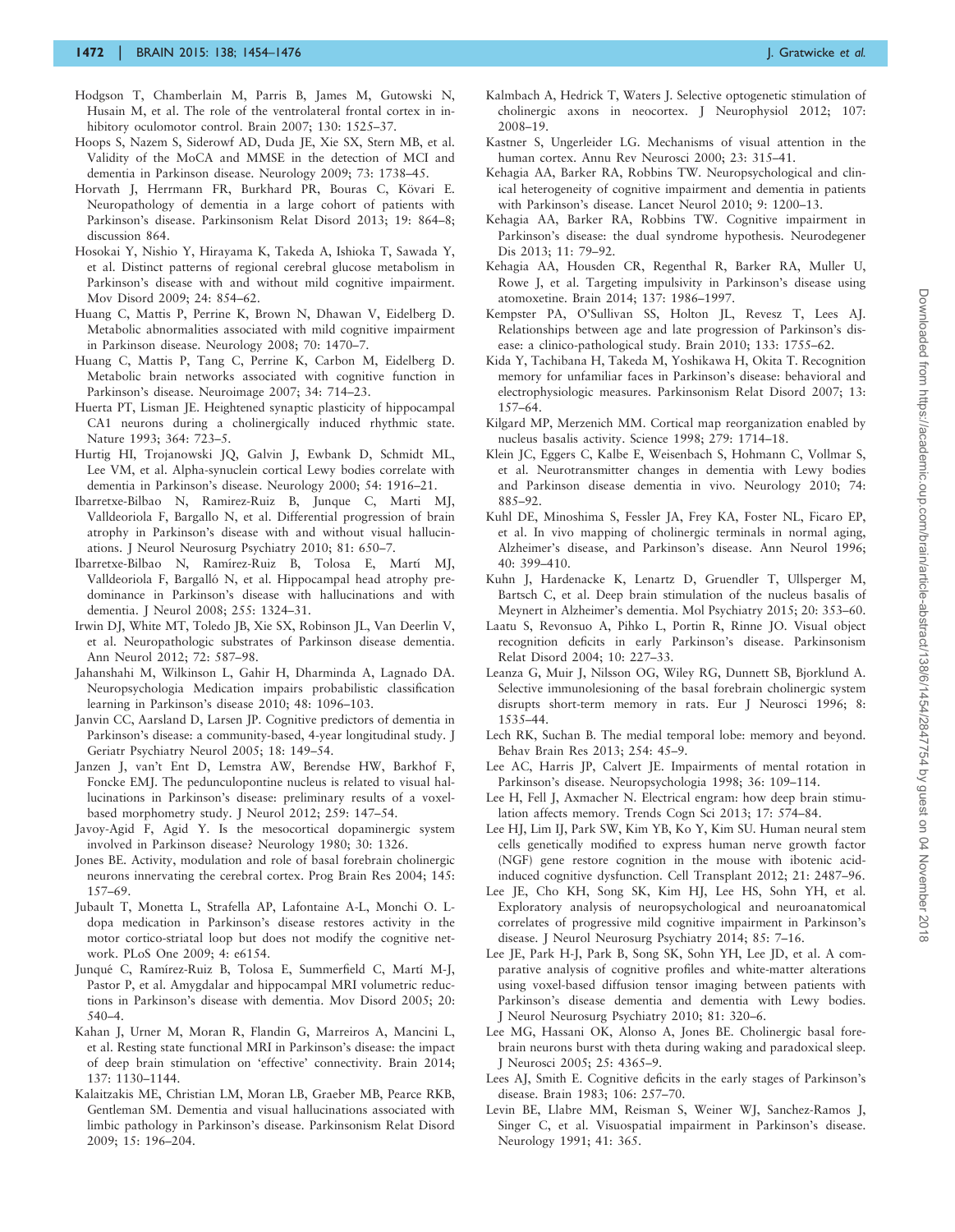- <span id="page-19-0"></span>Levy G, Jacobs DM, Tang M-X, Côté LJ, Louis ED, Alfaro B, et al. Memory and executive function impairment predict dementia in Parkinson's disease. Mov Disord 2002a; 17: 1221–6.
- Levy G, Tang M-X, Louis ED, Cote LJ, Alfaro B, Mejia H, et al. The association of incident dementia with mortality in PD. Neurology 2002b; 59: 1708–1713.
- Lewis SJG, Dove A, Robbins TW, Barker RA, Owen AM. Cognitive impairments in early Parkinson's disease are accompanied by reductions in activity in frontostriatal neural circuitry. J Neurosci 2003; 23: 6351–6.
- Lewis SJG, Slabosz A, Robbins TW, Barker RA, Owen AM. Dopaminergic basis for deficits in working memory but not attentional set-shifting in Parkinson's disease. Neuropsychologia 2005; 43: 823–32.
- Liepelt I, Reimold M, Maetzler W, Godau J, Reischl G, Gaenslen A, et al. Cortical hypometabolism assessed by a metabolic ratio in Parkinson's disease primarily reflects cognitive deterioration- [18F]FDG-PET. Mov Disord 2009; 24: 1504–11.
- Litvinenko IV, Odinak MM, Mogil'naya VI, Emelin AY. Efficacy and safety of galantamine (reminyl) for dementia in patients with Parkinson's disease (an open controlled trial). Neurosci Behav Physiol 2008; 38: 937–45.
- Liu Y, Weick JP, Liu H, Krencik R, Zhang X, Ma L, et al. Medial ganglionic eminence-like cells derived from human embryonic stem cells correct learning and memory deficits. Nat Biotechnol 2013; 31:  $440 - 7$ .
- Mandel RJ, Gage FH, Thal LJ. Spatial learning in rats: correlation with cortical choline acetyltransferase and improvement with NGF following NBM damage. Exp Neurol 1989; 104: 208–17.
- Marié RM, Barré L, Dupuy B, Viader F, Defer G, Baron JC. Relationships between striatal dopamine denervation and frontal executive tests in Parkinson's disease. Neurosci Lett 1999; 260: 77–80.
- Marsh L, Biglan K, Gerstenhaber M, Williams JR. Atomoxetine for the treatment of executive dysfunction in Parkinson's disease: a pilot open-label study. Mov Disord 2009; 24: 277–82.
- Martinez-Martin P. Dementia in Parkinson's disease: usefulness of the pill questionnaire. Mov Disord 2013; 28: 1832–7.
- Matsui H, Nishinaka K, Oda M, Hara N, Komatsu K, Kubori T, et al. Hypoperfusion of the visual pathway in parkinsonian patients with visual hallucinations. Mov Disord 2006; 21: 2140–4.
- Matsui H, Nishinaka K, Oda M, Niikawa H, Kubori T, Udaka F. Dementia in Parkinson's disease: diffusion tensor imaging. Acta Neurol Scand 2007; 116: 177–81.
- Mattila PM, Rinne JO, Helenius H, Dickson DW, Röyttä M. Alphasynuclein-immunoreactive cortical Lewy bodies are associated with cognitive impairment in Parkinson's disease. Acta Neuropathol 2000; 100: 285–290.
- Mattila PM, Röyttä M, Torikka H, Dickson DW, Rinne JO. Cortical Lewy bodies and Alzheimer-type changes in patients with Parkinson's disease. Acta Neuropathol 1998; 95: 576–82.
- McConnell GC, So RQ, Hilliard JD, Lopomo P, Grill WM. Effective deep brain stimulation suppresses low-frequency network oscillations in the basal ganglia by regularizing neural firing patterns. J Neurosci 2012; 32: 15657–68.
- McLin DE, Miasnikov AA, Weinberger NM. Induction of behavioral associative memory by stimulation of the nucleus basalis. Proc Natl Acad Sci USA 2002; 99: 4002–7.
- Melzer TR, Watts R, MacAskill MR, Pitcher TL, Livingston L, Keenan RJ, et al. Grey matter atrophy in cognitively impaired Parkinson's disease. J Neurol Neurosurg Psychiatry 2012; 83: 188–94.
- Menon V, Uddin LQ. Saliency, switching, attention and control: a network model of insula function. Brain Struct Funct 2010; 214: 655–67.
- Meppelink AM, de Jong BM, Renken R, Leenders KL, Cornelissen FW, van Laar T. Impaired visual processing preceding

image recognition in Parkinson's disease patients with visual hallucinations. Brain 2009; 132: 2980–93.

- Meppelink AM, Koerts J, Borg M, Leenders KL, van Laar T. Visual object recognition and attention in Parkinson's disease patients with visual hallucinations. Mov Disord 2008; 23: 1906–12.
- Mesulam MM, Mufson EJ, Levey AI, Wainer BH. Cholinergic innervation of cortex by the basal forebrain: cytochemistry and cortical connections of the septal area, diagonal band nuclei, nucleus basalis (substantia innominata), and hypothalamus in the rhesus monkey. J Comp Neurol 1983; 214: 170–97.
- Metherate R, Cox CL, Ashe JH. Cellular bases of neocortical activation: modulation of neural oscillations by the nucleus basalis and endogenous acetylcholine. J Neurosci 1992; 12: 4701–11.
- Middleton FA, Strick PL. Basal ganglia and cerebellar loops: motor and cognitive circuits. Brain Res. Brain Res Rev 2000; 31: 236–50.
- Milner B. Some Cognitive Effects of Frontal-Lobe Lesions in Man. Philos Trans R Soc B Biol Sci 1982; 298: 211–26.
- Milner B. Aspects of human frontal lobe function. Adv Neurol 1995; 66: 67–81; discussion 81–4.
- Monchi O, Petrides M, Doyon J, Postuma RB, Worsley K, Dagher A. Neural bases of set-shifting deficits in Parkinson's disease. J Neurosci 2004; 24: 702–10.
- Monchi O, Petrides M, Mejia-Constain B, Strafella AP. Cortical activity in Parkinson's disease during executive processing depends on striatal involvement. Brain 2007; 130: 233–44.
- Montse A, Pere V, Carme J, Francesc V, Eduardo T. Visuospatial deficits in Parkinson's disease assessed by judgment of line orientation test: error analyses and practice effects. J Clin Exp Neuropsychol 2001; 23: 592–8.
- Mortimer JA, Pirozzolo FJ, Hansch EC, Webster DD. Relationship of motor symptoms to intellectual deficits in Parkinson disease. Neurology 1982; 32: 133.
- Mufson EJ, Ginsberg SD, Ikonomovic MD, DeKosky ST. Human cholinergic basal forebrain: chemoanatomy and neurologic dysfunction. Chem Neuroanat 2003; 26: 233-42.
- Muslimovic D, Post B, Speelman JD, Schmand B. Cognitive profile of patients with newly diagnosed Parkinson disease. Neurology 2005; 65: 1239–45.
- Nazem S, Siderowf AD, Duda JE, Have TT, Colcher A, Horn SS, et al. Montreal cognitive assessment performance in patients with Parkinson's disease with 'normal' global cognition according to mini-mental state examination score. J Am Geriatr Soc 2009; 57: 304–8.
- Neufeld MY, Blumen S, Aitkin I, Parmet Y, Korczyn AD. EEG frequency analysis in demented and nondemented parkinsonian patients. Dementia 1994; 5: 23–8.
- Nguyen DP, Lin S-C. A frontal cortex event-related potential driven by the basal forebrain. Elife 2014; 3: e02148.
- Nombela C, Bustillo PJ, Castell PF, Sanchez L, Medina V, Herrero MT. Cognitive rehabilitation in Parkinson's disease: evidence from neuroimaging. Front Neurol 2011, DEC: 1–11.
- Nombela C, Rowe JB, Winder-Rhodes SE, Hampshire A, Owen AM, Breen DP, et al. Genetic impact on cognition and brain function in newly diagnosed Parkinson's disease: ICICLE-PD study. Brain 2014; 137: 2743–58.
- Nomura T, Inoue Y, Mitani H, Kawahara R, Miyake M, Nakashima K. Visual hallucinations as REM sleep behavior disorders in patients with Parkinson's disease. Mov Disord 2003; 18: 812–7.
- Norman D, Shallice T. Attention to action: willed and automatic control of behaviour. In: Davidson R, Schwartz G, Shapiro D, editors. . Consciousness and self-regulation. Vol. Vol. 4. New York: Plenum; 1986. p. 1–18.
- Oades RD, Halliday GM. Ventral tegmental (A10) system: neurobiology. 1. Anatomy and connectivity. Brain Res 1987; 434: 117–65.
- Oishi N, Udaka F, Kameyama M, Sawamoto N, Hashikawa K, Fukuyama H. Regional cerebral blood flow in Parkinson disease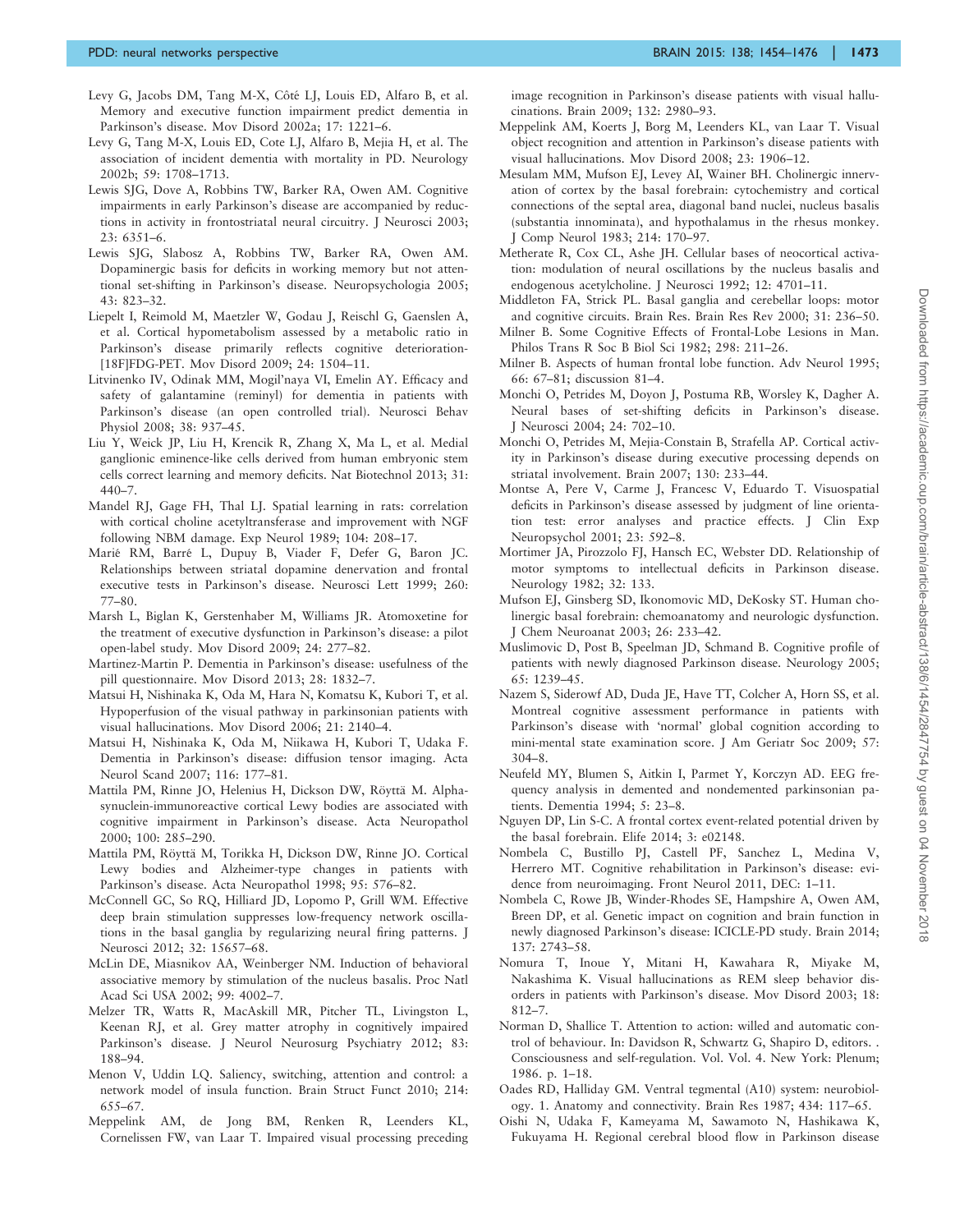<span id="page-20-0"></span>with nonpsychotic visual hallucinations. Neurology 2005; 65: 1708–15.

- Ouchi Y, Kanno T, Okada H, Yoshikawa E, Futatsubashi M, Nobezawa S, et al. Presynaptic and postsynaptic dopaminergic binding densities in the nigrostriatal and mesocortical systems in early Parkinson's disease: a double-tracer positron emission tomography study. Ann Neurol 1999; 46: 723–31.
- Owen AM. Cognitive dysfunction in Parkinson's disease: the role of frontostriatal circuitry. Neuroscientist 2004; 10: 525–37.
- Owen AM, Doyon J, Dagher A, Sadikot A, Evans AC. Abnormal basal ganglia outflow in Parkinson's disease identified with PET. Implications for higher cortical functions. Brain 1998; 121 (Pt 5): 949–65.
- Owen AM, Sahakian B, Hodges JR, Summers BA, Polkey CE, Robbins TW. Dopamine-dependent frontostriatal planning deficits in early Parkinson's disease. Neuropsychology 1995; 9: 126–140.
- Pagonabarraga J, Kulisevsky J. Cognitive impairment and dementia in Parkinson's disease. Neurobiol Dis 2012; 46: 590–6.
- Pahapill PA, Lozano AM. The pedunculopontine nucleus and Parkinson's disease. Brain 2000; 123 (Pt 9): 1767–83.
- Pan PL, Shi HC, Zhong JG, Xiao PR, Shen Y, Wu LJ, et al. Gray matter atrophy in Parkinson's disease with dementia: evidence from meta-analysis of voxel-based morphometry studies. Neurol Sci 2013; 34: 613–19.
- Papapetropoulos S, McCorquodale DS, Gonzalez J, Jean-Gilles L, Mash DC. Cortical and amygdalar Lewy body burden in Parkinson's disease patients with visual hallucinations. Parkinsonism Relat Disord 2006; 12: 253–6.
- Parasuraman R. Brain systems of vigilance. In: Parasuraman R, editor. The attentive brain. Cambridge, MA: MIT Press; 1998.
- París AP, Saleta HG, de la Cruz Crespo Maraver M, Silvestre E, Freixa MG, Torrellas CP, et al. Blind randomized controlled study of the efficacy of cognitive training in Parkinson's disease. Mov Disord 2011; 26: 1251–58.
- Parker KL, Lamichhane D, Caetano MS, Narayanan NS. Executive dysfunction in Parkinson's disease and timing deficits. Front Integr Neurosci 2013; 7: 75.
- Parkkinen L, Pirttilä T, Alafuzoff I. Applicability of current staging/ categorization of alpha-synuclein pathology and their clinical relevance. Acta Neuropathol 2008; 115: 399–407.
- Pereira JB, Junqué C, Martí M-J, Ramirez-Ruiz B, Bargalló N, Tolosa E. Neuroanatomical substrate of visuospatial and visuoperceptual impairment in Parkinson's disease. Mov Disord 2009; 24: 1193–9.
- Perry EK, Curtis M, Dick DJ, Candy JM, Atack JR, Bloxham CA, et al. Cholinergic correlates of cognitive impairment in Parkinson's disease: comparisons with Alzheimer's disease. J Neurol Neurosurg Psychiatry 1985; 48: 413–421.
- Perry EK, Perry RH. Acetylcholine and hallucinations: disease-related compared to drug-induced alterations in human consciousness. Brain Cogn 1995; 28: 240–58.
- Petersen SE, Posner MI. The attention system of the human brain: 20 years after. Annu Rev Neurosci 2012; 35: 73–89.
- Pillon B, Deweer B, Agid Y, Dubois B. Explicit memory in Alzheimer's, Huntington's, and Parkinson's diseases. Arch Neurol 1993; 50: 374–9.
- Pillon B, Dubois B, Bonnet A-M, Esteguy M, Guimaraes J, Vigouret J-M, et al. Cognitive slowing in Parkinson's disease fails to respond to levodopa treatment: the 15-objects test. Neurology 1989; 39: 762.
- Pinto L, Goard MJ, Estandian D, Xu M, Kwan AC, Lee S-H, et al. Fast modulation of visual perception by basal forebrain cholinergic neurons. Nat Neurosci 2013; 16: 1857–63.
- Poewe W, Berger W, Benke T, Schelosky L. High-speed memory scanning in Parkinson's disease: adverse effects of levodopa. Ann Neurol 1991; 29: 670–3.
- Poliakoff E, O'Boyle DJ, Moore AP, McGlone FP, Cody FWJ, Spence C. Orienting of attention and Parkinson's disease: tactile

inhibition of return and response inhibition. Brain 2003; 126: 2081–92.

- Ponsen MM, Stam CJ, Bosboom JLW, Berendse HW, Hillebrand A. A three dimensional anatomical view of oscillatory resting-state activity and functional connectivity in Parkinson's disease related dementia: an MEG study using atlas-based beamforming. NeuroImage Clin 2012; 2: 95–102.
- Posner MI, Dehaene S. Attentional networks. Trends Neurosci 1994; 17: 75–9.
- Posner MI, Petersen SE. The attention system of the human brain. Annu Rev Neurosci 1990; 13: 25–42.
- Postuma RB, Bertrand J-A, Montplaisir J, Desjardins C, Vendette M, Rios Romenets S, et al. Rapid eye movement sleep behavior disorder and risk of dementia in Parkinson's disease: a prospective study. Mov Disord 2012; 27: 720–6.
- Ramírez-Ruiz B, Junqué C, Martí M-J, Valldeoriola F, Tolosa E. Neuropsychological deficits in Parkinson's disease patients with visual hallucinations. Mov Disord 2006; 21: 1483–7.
- Ravina B, Putt M, Siderowf A, Farrar JT, Gillespie M, Crawley A, et al. Donepezil for dementia in Parkinson's disease: a randomised, double blind, placebo controlled, crossover study. J Neurol Neurosurg Psychiatry 2005; 76: 934–9.
- Reid WG, Hely MA, Morris JG, Broe GA, Adena M, Sullivan DJ, et al. A longitudinal of Parkinson's disease: clinical and neuropsychological correlates of dementia. J Clin Neurosci 1996; 3: 327–33.
- Ricciardi L, Piano C, Rita Bentivoglio A, Fasano A. Pedunculopontine nucleus stimulation in Parkinson's disease dementia. Biol Psychiatry 2014, pii: S0006-3223(14)00590-3.
- Riekkinen M, Jäkälä P, Kejonen K, Riekkinen P. The alpha2 agonist, clonidine, improves spatial working performance in Parkinson's disease. Neuroscience 1999; 92: 983–9.
- Rolinski M, Fox C, Maidment I, McShane R. Cholinesterase inhibitors for dementia with Lewy bodies, Parkinson's disease dementia and cognitive impairment in Parkinson's disease. Cochrane database Syst Rev 2012; 3: CD006504.
- Rommelfanger KS, Weinshenker D. Norepinephrine: the redheaded stepchild of Parkinson's disease. Biochem Pharmacol 2007; 74: 177–90.
- Rosenthal E, Brennan L, Xie S, Hurtig H, Milber J, Weintraub D, et al. Association between cognition and function in patients with Parkinson disease with and without dementia. Mov Disord 2010; 25: 1170–6.
- Rowe J, Stephan KE, Friston K, Frackowiak R, Lees A, Passingham R. Attention to action in Parkinson's disease: impaired effective connectivity among frontal cortical regions. Brain 2002; 125: 276–89.
- Sabbagh MN, Adler CH, Lahti TJ, Connor DJ, Vedders L, Peterson LK, et al. Parkinson disease with dementia: comparing patients with and without Alzheimer pathology. Alzheimer Dis Assoc Disord 2009; 23: 295–7.
- Sammer G, Reuter I, Hullmann K, Kaps M, Vaitl D. Training of executive functions in Parkinson's disease. J Neurol Sci 2006; 248: 115–19.
- Sanchez-Castaneda C, Rene R, Ramirez-Ruiz B, Campdelacreu J, Gascon J, Falcon C, et al. Frontal and associative visual areas related to visual hallucinations in dementia with Lewy bodies and Parkinson's disease with dementia. Mov Disord 2010; 25: 615–22.
- Santangelo G, Trojano L, Vitale C, Ianniciello M, Amboni M, Grossi D, et al. A neuropsychological longitudinal study in Parkinson's patients with and without hallucinations. Mov Disord 2007; 22: 2418–25.
- Sarter M, Bruno JP, Givens B. Attentional functions of cortical cholinergic inputs: what does it mean for learning and memory? Neurobiol Learn Mem 2003; 80: 245–56.
- Sarter M, Gehring WJ, Kozak R. More attention must be paid: the neurobiology of attentional effort. Brain Res Rev 2006; 51: 145–60.
- Sarter M, Hasselmo ME, Bruno JP, Givens B. Unraveling the attentional functions of cortical cholinergic inputs: interactions between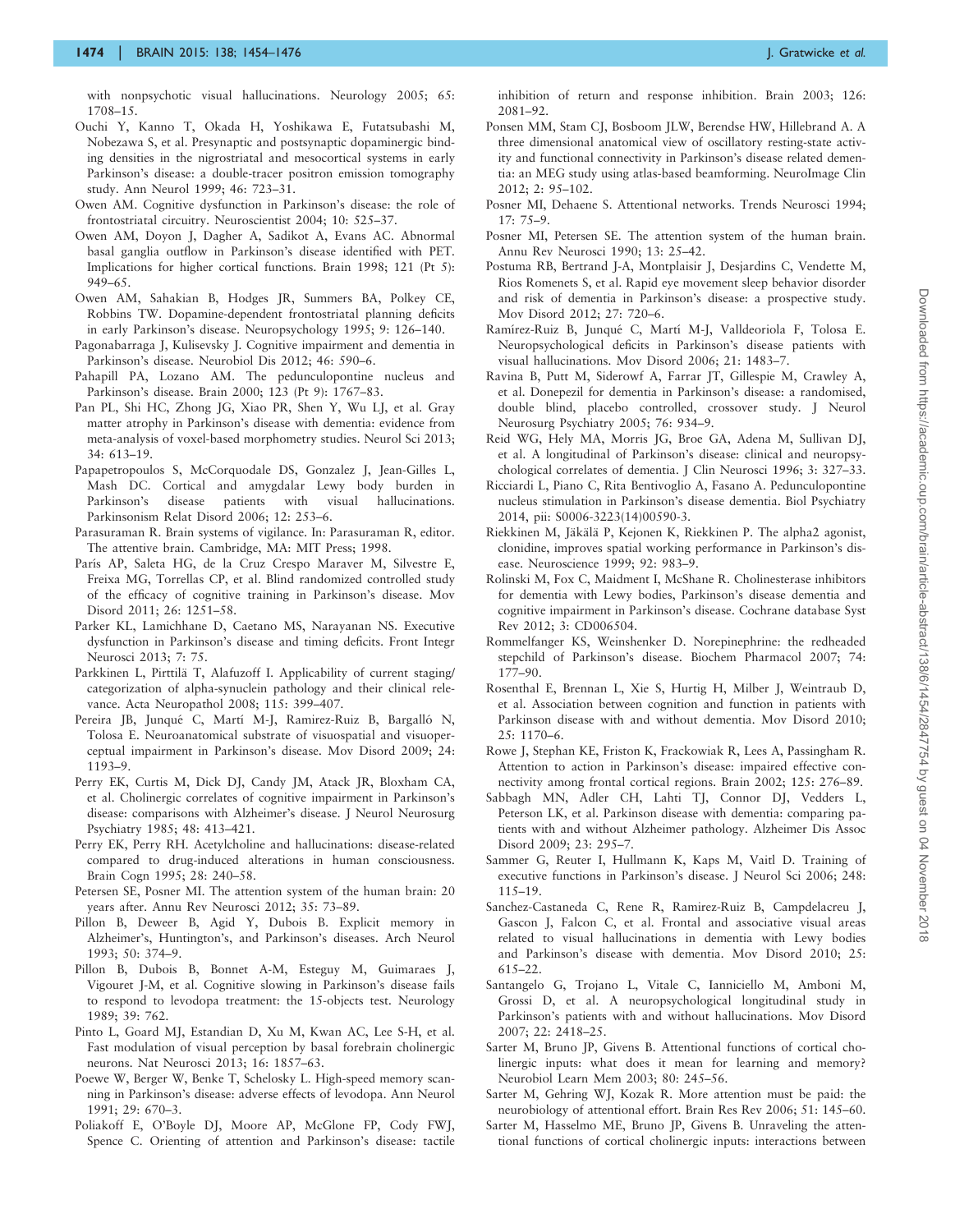<span id="page-21-0"></span>signal-driven and cognitive modulation of signal detection. Brain Res Brain Res Rev 2005; 48: 98–111.

- Scatton B, Javoy-Agid F, Rouquier L, Dubois B, Agid Y. Reduction of cortical dopamine, noradrenaline, serotonin and their metabolites in Parkinson's disease. Brain Res 1983; 275: 321–8.
- Sharpe MH. Auditory attention in early Parkinson's disease: an impairment in focused attention. Neuropsychologia 1992; 30: 101–6.
- Shimada H, Hirano S, Shinotoh H, Aotsuka A, Sato K, Tanaka N, et al. Mapping of brain acetylcholinesterase alterations in Lewy body disease by PET. Neurology 2009; 73: 273–8.
- Shin S, Lee JE, Hong JY, Sunwoo M-K, Sohn YH, Lee PH. Neuroanatomical substrates of visual hallucinations in patients with non-demented Parkinson's disease. J Neurol Neurosurg Psychiatry 2012; 83: 1155–61.
- Shine JM, Halliday GM, Gilat M, Matar E, Bolitho SJ, Carlos M, et al. The role of dysfunctional attentional control networks in visual misperceptions in Parkinson's disease. Hum Brain Mapp 2014; 35: 2206–19.
- Shine JM, Halliday GM, Naismith SL, Lewis SJG. Visual misperceptions and hallucinations in Parkinson's disease: dysfunction of attentional control networks? Mov Disord 2011; 26: 2154–9.
- Sinforiani E, Banchieri L, Zucchella C, Pacchetti C, Sandrini G. Cognitive rehabilitation in Parkinson's disease. Arch Gerontol Geriatr Suppl 2004; 387–91.
- Sinforiani E, Zangaglia R, Manni R, Cristina S, Marchioni E, Nappi G, et al. REM sleep behavior disorder, hallucinations, and cognitive impairment in Parkinson's disease. Mov Disord 2006; 21: 462–6.
- Soikkeli R, Partanen J, Soininen H, Pääkkönen A, Riekkinen P. Slowing of EEG in Parkinson's disease. Electroencephalogr Clin Neurophysiol 1991; 79: 159–65.
- Soma S, Shimegi S, Suematsu N, Tamura H, Sato H. Modulationspecific and laminar-dependent effects of acetylcholine on visual responses in the rat primary visual cortex. PLoS One 2013; 8: e68430.
- Song SK, Lee JE, Park H-J, Sohn YH, Lee JD, Lee PH. The pattern of cortical atrophy in patients with Parkinson's disease according to cognitive status. Mov Disord 2011; 26: 289–96.
- Squire LR, Stark CEL, Clark RE. The medial temporal lobe. Annu Rev Neurosci 2004; 27: 279–306.
- Srinivasan J, Schmidt WJ. Potentiation of parkinsonian symptoms by depletion of locus coeruleus noradrenaline in 6-hydroxydopamineinduced partial degeneration of substantia nigra in rats. Eur J Neurosci 2003; 17: 2586–92.
- Stam CJ, Visser SL, Op de Coul AA, De Sonneville LM, Schellens RL, Brunia CH, et al. Disturbed frontal regulation of attention in Parkinson's disease. Brain 1993; 116 (Pt 5): 1139–58.
- Stebbins GT, Goetz CG, Carrillo MC, Bangen KJ, Turner DA, Glover GH, et al. Altered cortical visual processing in PD with hallucinations: an fMRI study. Neurology 2004; 63: 1409–16.
- Summerfield C, Junqué C, Tolosa E, Salgado-Pineda P, Gómez-Ansón B, Martí MJ, et al. Structural brain changes in Parkinson disease with dementia: a voxel-based morphometry study. Arch Neurol 2005; 62: 281–5.
- Swainson R, Rogers RD, Sahakian BJ, Summers BA, Polkey CE, Robbins TW. Probabilistic learning and reversal deficits in patients with Parkinson's disease or frontal or temporal lobe lesions: possible adverse effects of dopaminergic medication. Neuropsychologia 2000; 38: 596–612.
- Szymusiak R. Magnocellular nuclei of the basal forebrain: substrates of sleep and arousal regulation. Sleep 1995; 18: 478–500.
- Tam CWC, Burton EJ, McKeith IG, Burn DJ, O'Brien JT. Temporal lobe atrophy on MRI in Parkinson disease with dementia: a comparison with Alzheimer disease and dementia with Lewy bodies. Neurology 2005; 64: 861–5.
- Taylor AE, Saint-Cyr JA, Lang AE. Frontal lobe dysfunction in Parkinson's disease. The cortical focus of neostriatal outflow. Brain 1986; 109 (Pt 5): 845–83.
- Tulving E. Episodic and semantic memory. In: Tulving E, Donaldson W, editors. . Organization of memory. New York: Academic; 1972. p. 381–403.
- Ungerleider LG, Mishkin M. Two cortical visual systems. Cambridge, MA: MIT Press; 1982.
- van Hartevelt TJ, Cabral J, Deco G, Møller A, Green AL, Aziz TZ, et al. Neural plasticity in human brain connectivity: the effects of long term deep brain stimulation of the subthalamic nucleus in Parkinson's disease. PLoS One 2014; 9: e86496.
- Vazey EM, Aston-Jones G. The emerging role of norepinephrine in cognitive dysfunctions of Parkinson's disease. Front Behav Neurosci 2012; 6: 48.
- Villardita C, Smirni P, le Pira F, Zappala G, Nicoletti F. Mental deterioration, visuoperceptive disabilities and constructional apraxia in Parkinson's disease. Acta Neurol Scand 1982; 66: 112–20.
- Voytko ML. Cognitive functions of the basal forebrain cholinergic system in monkeys: memory or attention? Behav Brain Res 1996; 75: 13–25.
- Voytko ML, Olton DS, Richardson RT, Gorman LK, Tobin JR, Price DL. Basal forebrain lesions in monkeys disrupt attention but not learning and memory. J Neurosci 1994; 14: 167–86.
- Wahlberg LU, Lind G, Almqvist PM, Kusk P, Tornøe J, Juliusson B, et al. Targeted delivery of nerve growth factor via encapsulated cell biodelivery in Alzheimer disease: a technology platform for restorative neurosurgery. J Neurosurg 2012; 117: 340–7.
- Walker MP. The Clinician Assessment of Fluctuation and the One Day Fluctuation Assessment Scale: Two methods to assess fluctuating confusion in dementia. Br J Psychiatry 2000; 177: 252–6.
- Weintraub D, Mavandadi S, Mamikonyan E, Siderowf AD, Duda JE, Hurtig HI, et al. Atomoxetine for depression and other neuropsychiatric symptoms in Parkinson disease. Neurology 2010; 75: 448–55.
- Weintraub D, Somogyi M, Meng X. Rivastigmine in Alzheimer's disease and Parkinson's disease dementia: an ADAS-cog factor analysis. Am J Alzheimers Dis Other Demen 2011; 26: 443–9.
- Wesnes KA, Edgar C, Thomas J. Rivastigmine reduces the attentional deficit in dementia associated with Parkinson's disease and treatment response is dependent on the initial severity of the deficits. Int Psychogeriatr 2005a; 17: 263–4.
- Wesnes KA, McKeith I, Edgar C, Emre M, Lane R. Benefits of rivastigmine on attention in dementia associated with Parkinson disease. Neurology 2005b; 65: 1654–6.
- Whitehead DL, Davies ADM, Playfer JR, Turnbull CJ. Circadian restactivity rhythm is altered in Parkinson's disease patients with hallucinations. Mov Disord 2008; 23: 1137–45.
- Whitehouse PJ, Hedreen JC, White CL, Price DL. Basal forebrain neurons in the dementia of Parkinson disease. Ann Neurol 1983; 13: 243–8.
- Whittington CJ, Podd J, Kan MM. Recognition memory impairment in Parkinson's disease: power and meta-analyses. Neuropsychology 2000; 14: 233–46.
- Whittington CJ, Podd J, Stewart-Williams S. Memory deficits in Parkinson's disease. J Clin Exp Neuropsychol 2006; 28: 738–54.
- Williams A, Gill S, Varma T, Jenkinson C, Quinn N, Mitchell R, et al. Deep brain stimulation plus best medical therapy versus best medical therapy alone for advanced Parkinson's disease (PD SURG trial): a randomised, open-label trial. Lancet Neurol 2010; 9: 581–91.
- Williams DR, Lees AJ. Visual hallucinations in the diagnosis of idiopathic Parkinson's disease: a retrospective autopsy study. Lancet Neurol 2005; 4: 605–10.
- Williams-Gray CH, Evans JR, Goris A, Foltynie T, Ban M, Robbins TW, et al. The distinct cognitive syndromes of Parkinson's disease: 5 year follow-up of the CamPaIGN cohort. Brain 2009; 132: 2958–69.
- Williams-Gray CH, Foltynie T, Brayne CEG, Robbins TW, Barker RA. Evolution of cognitive dysfunction in an incident Parkinson's disease cohort. Brain 2007a; 130: 1787–98.